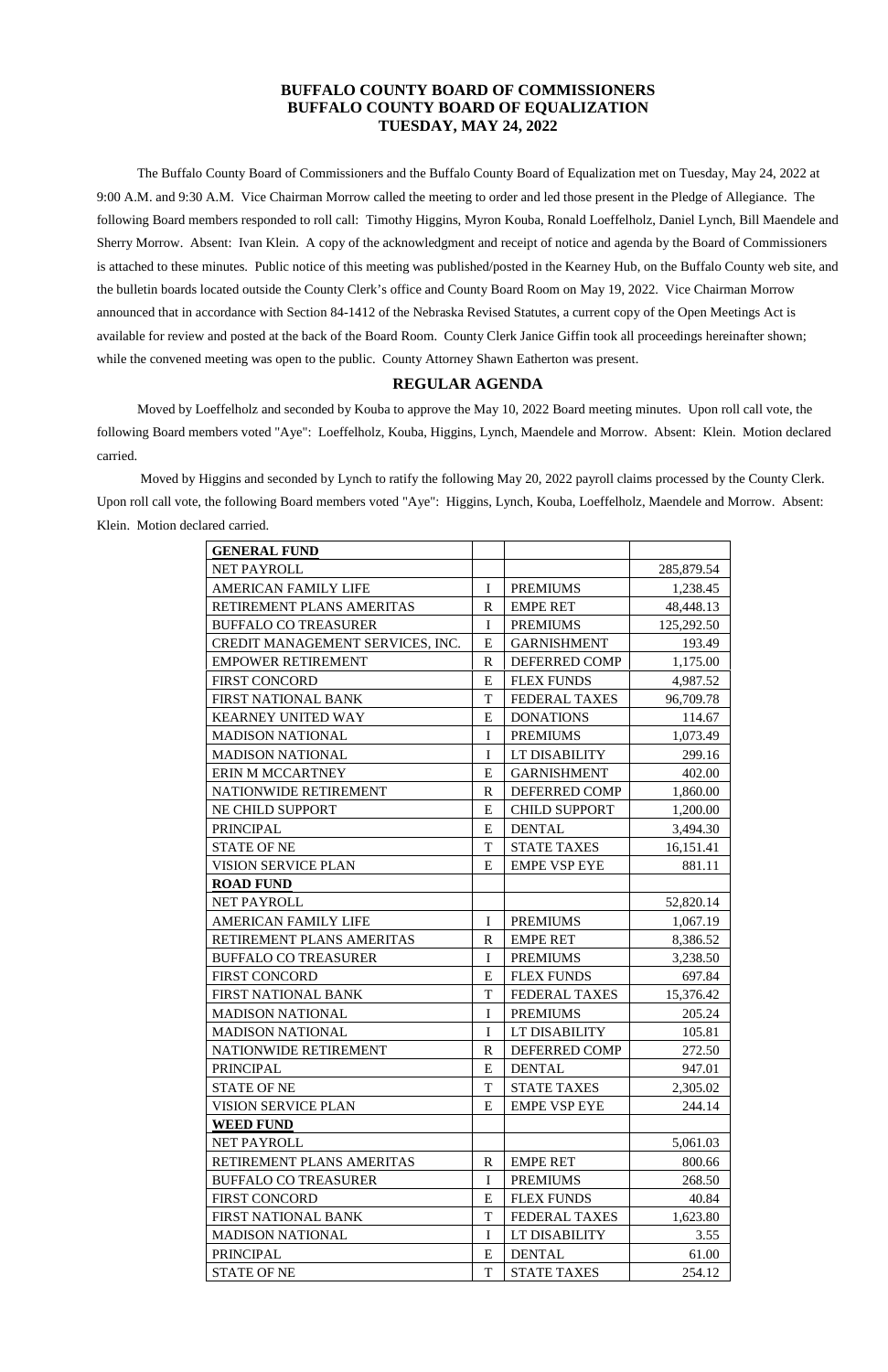Moved by Maendele and seconded by Loeffelholz to approve the following transfer of County funds all per budget. Upon roll call vote, the following Board members voted "Aye": Maendele, Loeffelholz, Higgins, Kouba, Lynch and Morrow. Absent: Klein. Motion declared carried.

FROM 0100 GENERAL FUND TO 200 ROAD FUND \$ 1,000,000.00

Dave Roseberry, Manager of the Buffalo County Agricultural Society addressed the Board. Following discussion, it was moved by Maendele and seconded by Kouba to authorize Vice Chairman Morrow to sign the American Rescue Plan Act (ARPA) of 2021 Grant Contract with Buffalo County Agricultural Society with the following Resolution 2022-19. Upon roll call vote, the following Board members voted "Aye": Maendele, Kouba, Higgins, Lynch and Morrow. Abstain: Loeffelholz. Absent: Klein. Motion declared carried.

## **RESOLUTION 2022-19**

**WHEREAS**, on March 11, 2021, the American Rescue Plan Act (H.R. 1319), § 4001, ARPA") was signed into law providing federal funding relief for American workers, families, industries, and state and local governments; and

**WHEREAS**, on May 10, 2021, the United State Department of Treasury released an interim final guide on allowed uses of funds and allocated \$ 350 billion for state, local, territorial, and Tribal governments from the American Rescue Plan Act Fund; and

**WHEREAS**, Buffalo County has received funds to be used for purposes designated by ARPA, and

**WHEREAS**, after a requests from political subdivision of this county were made to Buffalo County for ARPA funds, this Board's Budget Committee reviewed these requests and has made recommendations to this Board as to an allocation of some of the ARPA funds that have been received by this County, and

**WHEREAS**, ARPA provides funds to charitable entities to make necessary investments in structures and infrastructure, and

**WHEREAS**, Buffalo County pursuant to that committee's report on allocations, desires to allocate a portion of received ARPA Funds to the Buffalo County Agricultural Society, hereinafter simply referred to as "Society" to assist that government organization to pay for parking repairs, expansion, and to repair and upgrade electrical wiring at the Buffalo County Fairgrounds and, to help with the payment of these improvements because this governmental organization has suffered negative economic impacts as a result of the COVID- 19 public health emergency; and

**WHEREAS**, Buffalo County has determined that contracting with the Society would yield efficiencies in time and process in the development and implementation of the goals of that organization.

**NOW, THEREFORE BE IT RESOLVED** BY BUFFALO COUNTY, NEBRASKA, ACTING BY AND THROUGH THE BUFFALO COUNTY BOARD OF COUNTY COMMISSIONERS that the Chairperson of this Board is hereby authorized, empowered, and directed to execute a American Rescue Plan Act Agreement with the Buffalo County Agricultural Society for the financial assistance to that Society to pay for parking repairs, parking expansion, and to repair and upgrade electrical wiring at the Buffalo County Fairgrounds for the duration of the Agreement, and to take all necessary steps required to complete the Project Agreement.

Commissioner Kouba reported on the Charlesworth Benefits employee health benefit consulting firm and the renewal of the contract. Moved by Kouba and seconded by Loeffelholz to authorize the Vice Chairman to sign the Charlesworth Benefits Agreement. Upon roll call vote, the following Board members voted "Aye": Kouba, Loeffelholz, Higgins, Lynch, Maendele and Morrow. Absent: Klein. Motion declared carried.

Moved by Maendele and seconded by Lynch to accept the Veterans Service Quarterly Reports ending March 31, 2022. Upon roll call vote, the following Board members voted "Aye": Maendele, Lynch, Higgins, Kouba, Loeffelholz and Morrow. Absent: Klein. Motion declared carried.

After discussion and review of the County Sheriff's report, it was moved by Maendele and seconded by Loeffelholz to approve

the Special Designated Liquor License application filed by The Wanderin Well for an event to be held on June 10, 2022. Upon roll call vote, the following Board members voted "Aye": Maendele, Loeffelholz, Higgins, Kouba, Lynch and Morrow. Absent: Klein. Motion declared carried.

Emergency Manager Darrin Lewis and Zoning Administrator Dennise Daniels reviewed the Central Platte NRD Multi-Jurisdictional Hazard Mitigation Plan Update. After discussion, it was moved by Lynch and seconded by Kouba to adopt the Central Platte NRD Multi-Jurisdictional Hazard Mitigation Plan Update with Resolution 2022-20. Upon roll call vote, the following Board members voted "Aye": Lynch, Kouba, Higgins, Loeffelholz, Maendele and Morrow. Absent: Klein. Motion declared carried. **RESOLUTION 2022-20**

**WHEREAS**, the Federal Disaster Mitigation Act of 2000 was signed in to law on October 30, 2000, placing new emphasis on state and local mitigation planning for natural hazards and requiring communities to adopt a hazard mitigation action plan to be eligible for predisaster and post-disaster federal funding for mitigation purposes; and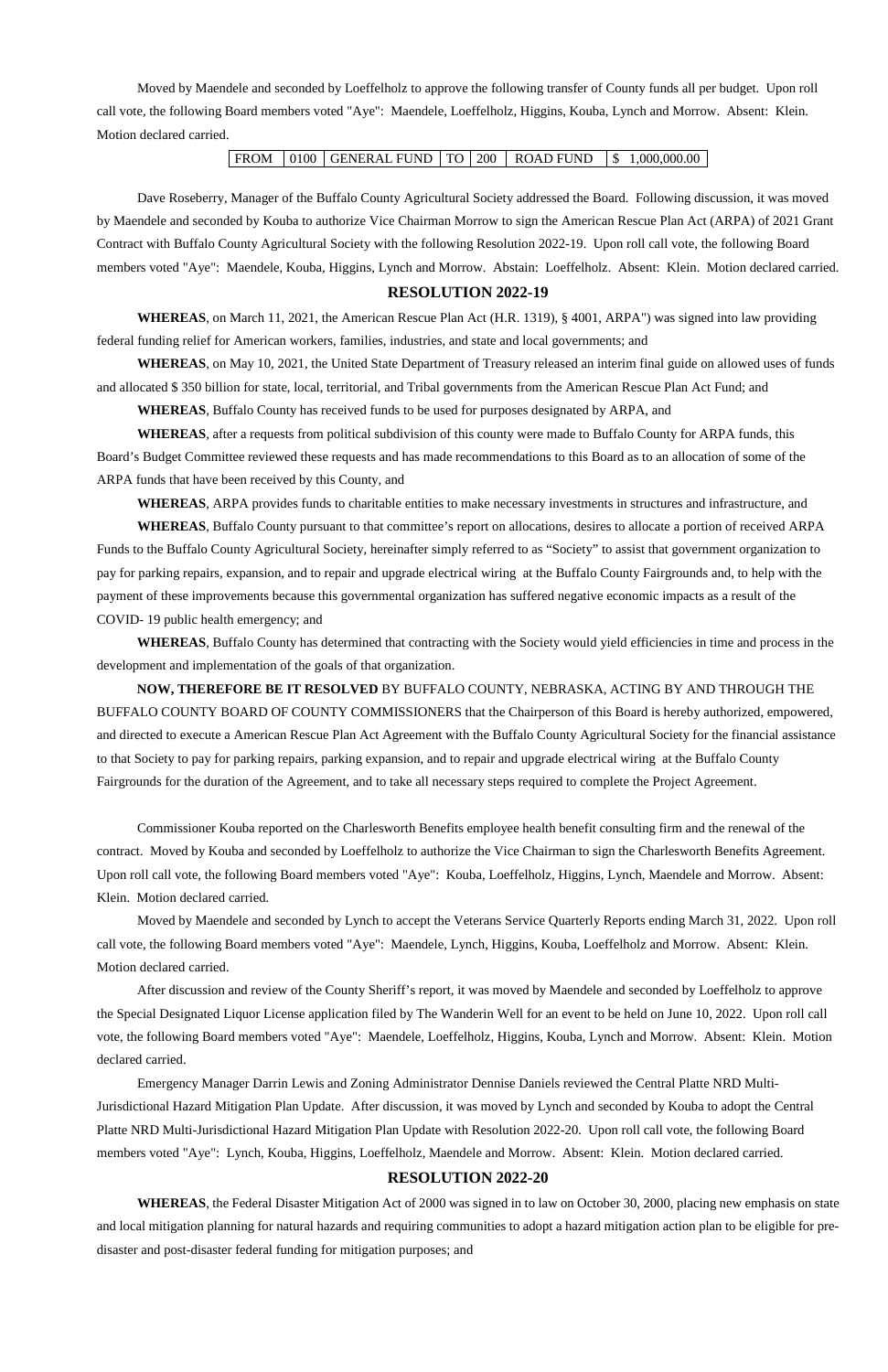**WHEREAS**, a Multi-Jurisdictional Hazard Mitigation Plan was prepared by the Central Platte Natural Resources District, with assistance from JEO Consulting Group, Inc.

**WHEREAS**, the purpose of the mitigation plan was to lessen the effects of disasters by increasing the disaster resistance of the counties and participating jurisdictions located within the planning boundary by identifying the hazards that affect Buffalo County and prioritize mitigation strategies to reduce potential loss of life and property damage from those hazards, and

**WHEREAS**, FEMA regulations require documentation that the plan has been formally adopted by the governing body of Buffalo County in the form of a resolution and further requesting approval of the plan at the Federal Level; and

**NOW, THEREFORE**, The Buffalo County Board of Commissioners does herewith adopt the most recent and FEMA approved version of the Central Platte NRD Multi-Jurisdictional Hazard Mitigation Plan Update in its entirety.

Moved by Maendele and seconded by Kouba to approve the release of pledged collateral in the amount of \$125,000.00 from the Exchange Bank for the Buffalo County Treasurer. Upon roll call vote, the following Board members voted "Aye": Maendele, Kouba, Higgins, Loeffelholz, Lynch and Morrow. Absent: Klein. Motion declared carried.

Moved by Higgins and seconded by Lynch to accept County Assessor Ethel Skinner's appointment of Roy Meusch as the Deputy County Assessor. Upon roll call vote, the following Board members voted "Aye": Higgins, Lynch, Kouba, Loeffelholz, Maendele and Morrow. Absent: Klein. Motion declared carried.

#### **ZONING**

Zoning Administrator Daniels and County Attorney Andrew Hoffmeister were present for the following Zoning agenda item.

Vice Chairman Morrow opened the public hearing at 9:18 A.M. for an Administrative Subdivision filed by Chad Dixon, Licensed Land Surveyor, of Miller & Associates Consulting Engineers, P.C., on behalf of Ronald Phillips, Registered Agent of W & C Farms, L.L.C. and Isaac Van Matre and Regan Van Matre for an Administrative Subdivision to be known as "W & C Farms Administrative Subdivision." This property is located in part of the Southwest Quarter of the Southeast Quarter of Section Eighteen (18), Township Eleven (11) North, Range Fifteen (15) West of the Sixth Principal Meridian, Buffalo County, Nebraska. Chad Dixon reviewed the application and answered questions. No one else addressed the Board and Vice Chairman Morrow closed the hearing at 9:20 A.M. Moved by Maendele and seconded by Kouba to approve the Administrative Subdivision with the following Resolution 2022-21. Upon roll call vote, the following Board members voted "Aye": Maendele, Kouba, Higgins, Loeffelholz, Lynch and Morrow. Absent: Klein. Motion declared carried.

#### **RESOLUTION 2022-21**

**WHEREAS**, Chad Dixon, licensed land surveyor, of Miller & Associates Consulting Engineers, P.C., on behalf of Ronald Phillips, Registered Agent of W & C Farms, L.L.C. and Isaac Van Matre and Regan Van Matre, hereinafter referred to as "applicants" has filed for an Administrative Subdivision to be known as "W & C Farms Administrative Subdivision", with the Buffalo County Clerk and/or Zoning Administrator, and

**WHEREAS**, the Zoning Administrator forwarded this application to this Board, and

**WHEREAS**, on May 24, 2022, this Board conducted a public hearing now and finds:

- 1. The proposed "W & C Farms Administrative Subdivision" is in the Agriculture (AG) Zoning District for Buffalo County, Nebraska.
- 2. A portion of the proposed subdivision, is presently owned by Isaac Van Matre and Regan Van Matre, referred to as Parcel ID 260125000, and situated in the Southeast Quarter of Section Eighteen (18), Township Eleven (11) North, Range Fifteen (15) West of the Sixth Principal Meridian, Buffalo County, Nebraska, will have no remnant parcel.
- 3. The remaining portion of the proposed subdivision, presently owned by W & C Farms L.L.C., referred to as part of Parcel ID

260121000, and situated in part of the Southwest Quarter and part of the Southeast Quarter of Section Eighteen (18), Township Eleven (11) North, Range Fifteen (15) West of the Sixth Principal Meridian, Buffalo County, Nebraska, complies with the minimum lot size of this zoning district; any remnant property not subdivided and owned W & C Farms, L.L.C., amounts to roughly 307 acres.

- 4. The proposed plat for this subdivision fulfills Buffalo County's Subdivision Resolution requirements for administrative subdivisions specifically allowed under Section 3.02 together with other provisions applicable thereto.
- 5. Grand Island Road is a county-maintained open public road and it abuts the subdivision on its north side. The width of Grand Island Road meets this county's minimum width standards.
- 6. Title search paperwork has been provided to the Buffalo County Attorney's Office and that office has cleared title as concerns Buffalo County's interests based upon the title search documents delivered to that office by applicant.
- 7. This proposed administrative subdivision should be approved.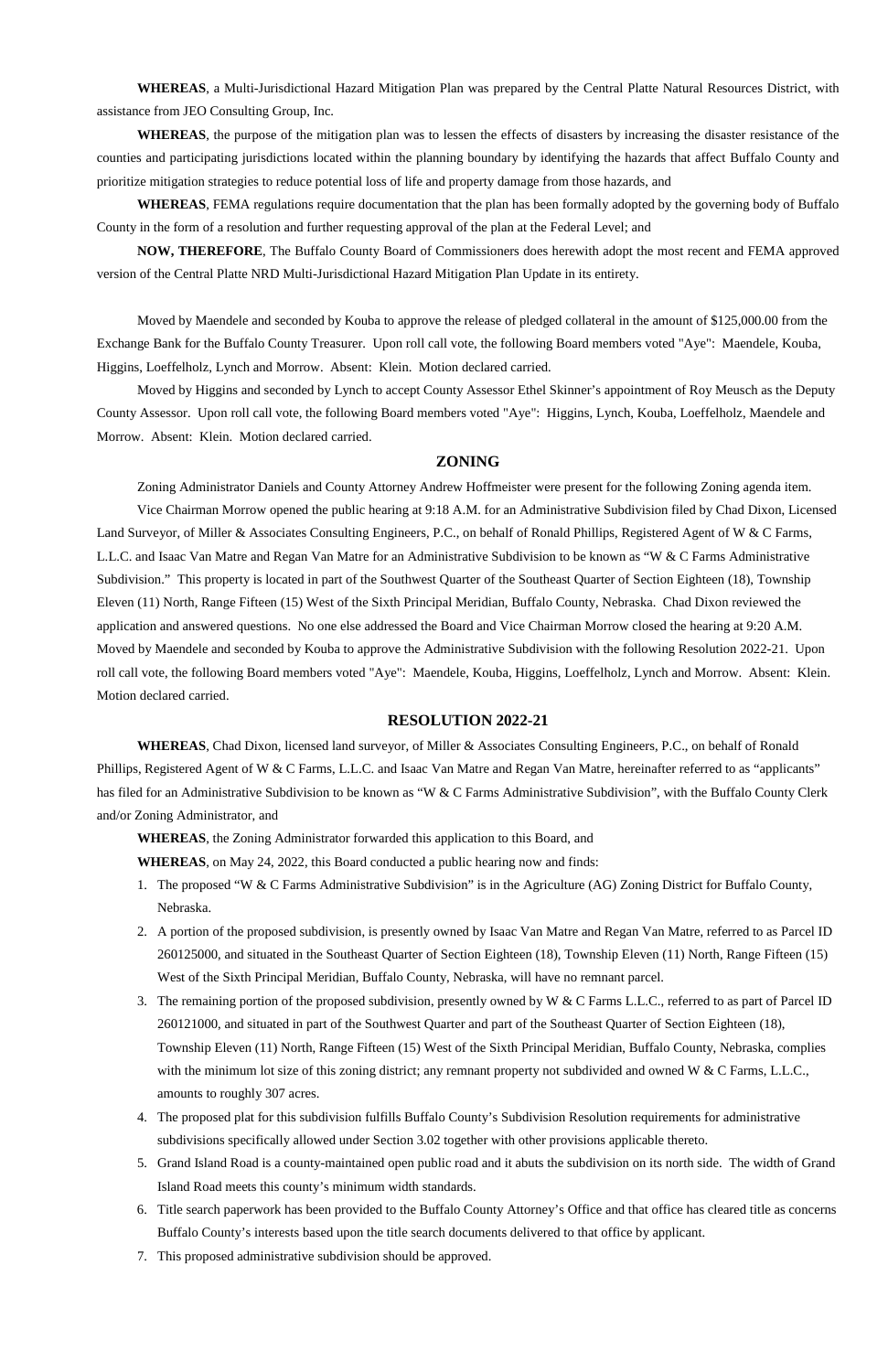#### **NOW THEREFORE**, BE IT RESOLVED BY THE BUFFALO COUNTY BOARD OF COMMISSIONERS in regular session

with a quorum present, that the plat of "W & C Farms Administrative Subdivision", an administrative subdivision being situated in part of the Southwest Quarter of the Southeast Quarter of Section Eighteen (18), Township Eleven (11) North, Range Fifteen (15) West of the Sixth Principal Meridian, Buffalo County, Nebraska duly made out, acknowledged and certified, is hereby approved, accepted, ratified, and authorized to be filed and recorded in the Office of the Register of Deeds, Buffalo County, Nebraska.

Vice Chairman Morrow reviewed the following correspondence. Veterans of Foreign Wars (VFW) sent a letter regarding their 101<sup>st</sup> Department of Nebraska Convention and their annual golf tournament in conjunction with convention. Nebraska Department of Transportation (NDOT) sent notification that Rick Houck has retired from the NDOT and Daniel Rea will be taking over the PC/RC duties for all of Rick's projects until a replacement is assigned. The Tax Equalization & Review Commission (TERC) sent Notice and finds that the levels of value for real property in Buffalo County for tax year 2022 meet the requirements of law. City of Kearney sent notification of Annexation of Lot 1 of Knapp's Addition and the Annexation of Fountain Hills Fifteenth Addition. Vice Chairman Morrow called on each Board member present for committee reports and recommendations.

Moved by Maendele and seconded by Kouba to approve the following May 2022 vendor claims submitted by the County Clerk in two separate batches to separate the election vendor claims. Upon roll call vote, the following Board members voted "Aye": Maendele, Kouba, Higgins, Loeffelholz, Lynch and Morrow. Absent: Klein. Motion declared carried.

## **MAY 2022 VENDOR CLAIMS**

| <b>GENERAL FUND</b>                      |                |                      |            |
|------------------------------------------|----------------|----------------------|------------|
| ADVANCED CORRECTIONAL HEALTHCARE         | MC             | <b>MEDICAL</b>       | 14,056.10  |
| ALL MAKES AUTO SUPPLY                    | SU             | <b>PARTS</b>         | 1,330.50   |
| <b>AMAZON CAPITAL SERVICES</b>           | E              | <b>EXPENSES</b>      | 1,681.57   |
| AMERICAN ELECTRIC COMPANY                | SU             | <b>SUPPLIES</b>      | 102.63     |
| <b>MANDI J AMY</b>                       | <b>RE</b>      | <b>REIMBURSE</b>     | 262.62     |
| ANDERSEN WRECKING COMPANY                | SU             | <b>PARTS</b>         | 100.00     |
| ANDERSON FORD LINCOLN MERCURY MAZDA      | EQ             | <b>VEHICLE</b>       | 25,359.00  |
| ANDERSON, KLEIN, BREWSTER & BRANDT       | S              | <b>LEGAL</b>         | 17,925.25  |
| <b>APPLE MARKET</b>                      | SU             | <b>SUPPLIES</b>      | 268.11     |
| NATHAN AREHART                           | <b>RE</b>      | <b>REIMBURSE</b>     | 45.00      |
| <b>AT&amp;T MOBILITY</b>                 | S              | <b>TELE SVCS</b>     | 2,937.29   |
| <b>ATS</b>                               | S              | <b>REPAIRS</b>       | 998.15     |
| MARVCO ENTERPRISED, INC.                 | EQ             | <b>EQUIP</b>         | 742.54     |
| AXMANN HEATING & AIR CONDITIONING        | S              | <b>REPAIRS</b>       | 5,849.00   |
| AXON ENTERPRISE, INC.                    | EQ             | <b>EQUIP</b>         | 2,440.00   |
| <b>BAMFORD INC</b>                       | S              | <b>REPAIRS</b>       | 4,915.22   |
| BECKENHAUER CONSTRUCTION INC             | $\overline{C}$ | <b>CONSTRUCTION</b>  | 144,937.59 |
| <b>RICHARD BEECHNER</b>                  | E              | <b>MH BOARD</b>      | 375.00     |
| <b>BENTLEY HAYS LLP</b>                  | S              | <b>LEGAL</b>         | 1,293.75   |
| <b>BRAD W BIGELOW</b>                    | E              | <b>MH BOARD</b>      | 225.00     |
| <b>BLACK HILLS ENERGY</b>                | $\mathbf U$    | <b>UTILITIES</b>     | 625.10     |
| <b>BOB BARKER COMPANY INC</b>            | SU             | <b>SUPPLIES</b>      | 321.50     |
| BOKF, NA                                 | E              | <b>RADIO PROJECT</b> | 14,605.00  |
| <b>BOYS TOWN</b>                         | S              | <b>JUV SVCS</b>      | 2,945.31   |
| <b>NATHAN BRECHT</b>                     | <b>RE</b>      | <b>REIMBURSE</b>     | 45.00      |
| BRIGHTLY SOFTWARE, INC                   | E              | <b>SOFTWARE</b>      | 18,935.48  |
| D. BRANDON BRINEGAR                      | <b>RE</b>      | <b>REIMBURSE</b>     | 23.55      |
| <b>STANLEY BRODINE</b>                   | <b>RE</b>      | <b>REIMBURSE</b>     | 12.75      |
| BRUNER FRANK SCHUMACHER, LLC             | S              | <b>LEGAL</b>         | 11,504.05  |
| <b>BRYAN LGH CENTER</b>                  | MC             | <b>MEDICAL</b>       | 19,619.75  |
| <b>BUFFALO CO BOARD OF COMMISSIONERS</b> | <b>RE</b>      | <b>REIMBURSE</b>     | 765.00     |
| BUFFALO CO COMMUNITY PARTNERS            | S              | <b>JUV SVCS</b>      | 1,007.03   |
| <b>BUFFALO CO ATTORNEY</b>               | E              | <b>DUBBING FEES</b>  | 420.00     |
| <b>BUFFALO CO ATTORNEY'S OFFICE</b>      | <b>RE</b>      | <b>REIMBURSE</b>     | 86.28      |
| <b>BUFFALO CO CLERK</b>                  | <b>RE</b>      | <b>REIMBURSE</b>     | 970.25     |
| <b>BUFFALO CO COURT</b>                  | <b>RE</b>      | <b>REIMBURSE</b>     | 3,774.56   |
| <b>BUFFALO CO SHERIFF</b>                | E              | <b>FEES</b>          | 2,553.36   |
| <b>BUILDERS WAREHOUSE</b>                | SU             | <b>SUPPLIES</b>      | 1,714.34   |
| <b>DORIS BURBY</b>                       | E              | <b>TRANSCRIPT</b>    | 258.00     |
| CANON SOLUTIONS AMERICA, INC.            | S              | <b>MAINT</b>         | 162.90     |
| <b>MICHAEL D CARPER</b>                  | S              | <b>LEGAL</b>         | 1,162.40   |
| <b>RYAN C CARSON</b>                     | <b>RE</b>      | <b>REIMBURSE</b>     | 45.00      |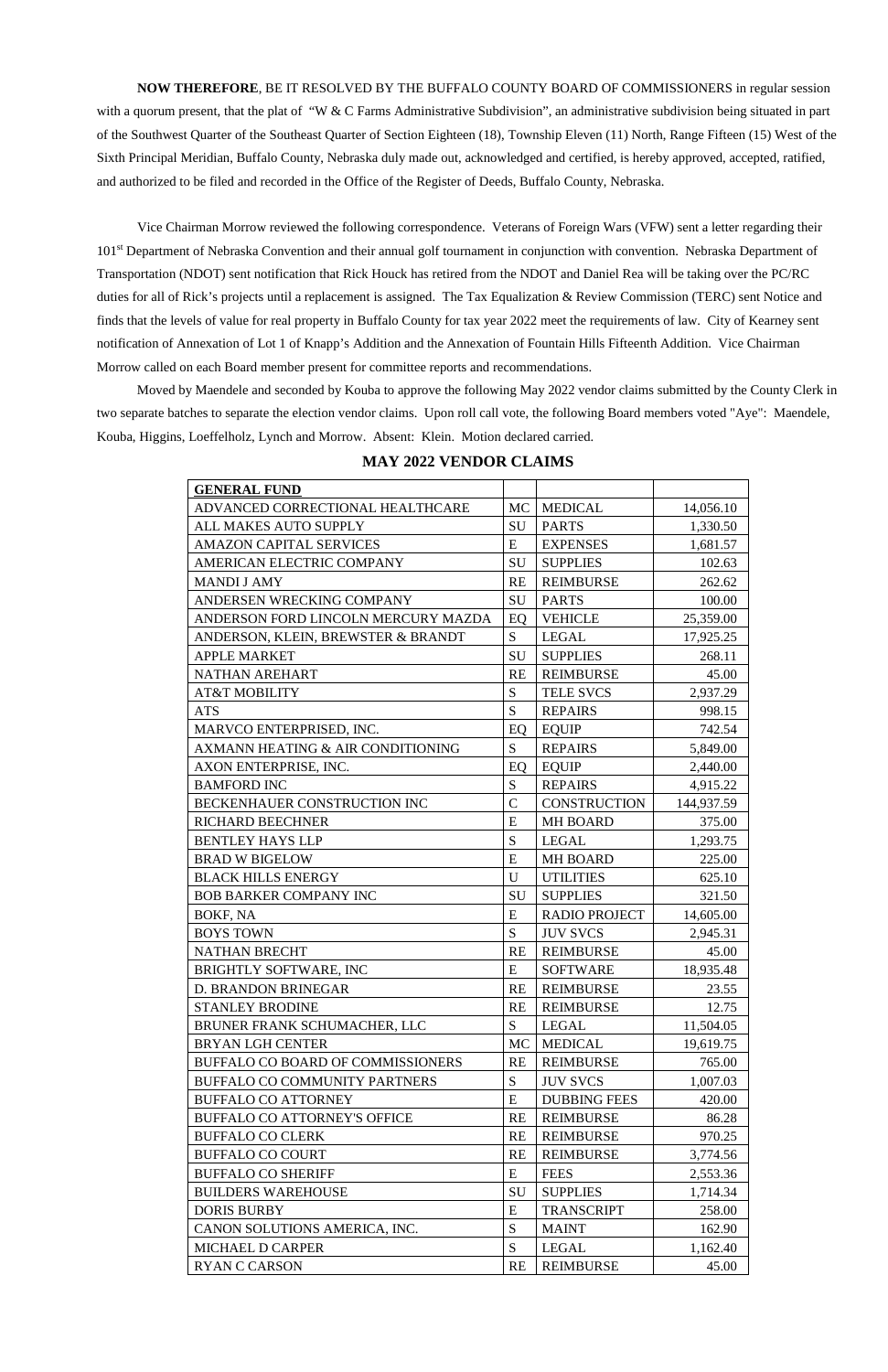| <b>GENERAL FUND CONTINUED</b>                                             |                |                             |                 |
|---------------------------------------------------------------------------|----------------|-----------------------------|-----------------|
| <b>CENTRAL MEDIATION CENTER</b>                                           | S              | <b>JUV SVCS</b>             | 780.00          |
| <b>CENTRAL NE CREMATION</b>                                               | E              | <b>TRANSPORT</b>            | 1,400.00        |
| <b>CENTURY LUMBER CENTER</b>                                              | SU             | <b>SUPPLIES</b>             | 9.19            |
| CHARLESWORTH CONSULTING, LLC                                              | E              | CONSULTING                  | 1,050.00        |
| <b>CHARM-TEX INC</b>                                                      | SU             | <b>SUPLIES</b>              | 1,205.28        |
| <b>CHARTER COMMUNICATIONS</b>                                             | S              | <b>TELE SVC</b>             | 469.46          |
| DR H L CHRISTMAN OPTOMETRIST                                              | MC             | <b>MEDICAL</b>              | 83.00           |
| <b>JENNIFER CHURCH</b>                                                    | <b>RE</b>      | <b>REIMBURSE</b>            | 45.00           |
| <b>CIOX HEALTH</b>                                                        | E              | <b>COPIES</b>               | 20.00           |
| <b>CITY OF KEARNEY</b>                                                    | U              | <b>UTILITIES</b>            | 3,532.46        |
| <b>CITY OF KEARNEY</b>                                                    | AP             | <b>BUDGET</b>               | 77,652.50       |
| <b>CITY OF KEARNEY</b>                                                    | E              | <b>EXPENSES</b>             | 197,506.65      |
| CLERK OF THE DISTRICT COURT                                               | E              | <b>POSTAGE</b>              | 358.00          |
| COCHRAN LAW PC, LLO                                                       | S              | <b>LEGAL</b>                | 2,337.75        |
| COMFY BOWL, INC                                                           | EQ             | <b>EQUIP</b>                | 210.00          |
| <b>COMPASS FAMILY SUPPORT SERVICES</b>                                    | S              | <b>JUV SVCS</b>             | 991.25          |
| CONSOLIDATED MANAGEMENT CO                                                | S              | <b>FOOD SVC</b>             | 27,156.75       |
| CONSTRUCTION RENTAL INC                                                   | EQ             | <b>EQUIP</b>                | 1,074.89        |
| <b>COPYCAT PRINTING CENTER</b>                                            | E              | <b>PRINTING</b>             | 588.75          |
| DR. ANTHONY TATMAN                                                        | S              | PSYCH TESTING               | 50.00           |
| <b>CULLIGAN OF KEARNEY</b>                                                | S              | <b>SVC</b>                  | 603.00          |
| <b>CUSTOM CAGE OF MISSOURI LLC</b>                                        | EQ             | <b>EQUIP</b>                | 1,005.00        |
| <b>WENDY C CUTTING</b>                                                    | E              | <b>TRANSCRIPT</b>           | 238.25          |
| DAN'S SANITATION, INC                                                     | U              | <b>UTILITIES</b>            | 17.25           |
| <b>DENNISE DANIELS</b>                                                    | <b>RE</b>      | <b>REIMBURSE</b>            | 45.00           |
| DAS ST ACCOUNTING                                                         | S              | <b>IT SUPPORT</b>           | 41.60           |
| DAS STATE ACCTNG-CENTRAL FINANCE                                          | S              | NETWORK SVC                 | 1,340.00        |
| DASH MEDICAL GLOVES                                                       | SU             | <b>SUPPLIES</b>             | 1,517.04        |
| <b>JOSIAH DAVIS</b>                                                       | <b>RE</b>      | <b>REIMBURSE</b>            | 12.13           |
| <b>LYDIA DAVIS</b>                                                        | <b>RE</b>      | <b>REIMBURSE</b>            | 13.90           |
| <b>DAWSON CO SHERIFF'S OFFICE</b>                                         | S              | <b>SVC FEE</b>              | 36.00           |
| DAWSON PUBLIC POWER DISTRICT                                              | U              | <b>UTILITIES</b>            | 3,327.94        |
| DEBBAUDT LEGACY PRODUCTIONS, LLC                                          | E              | <b>TRAINING</b>             | 500.00          |
| <b>DAMON DEEDS</b>                                                        | <b>RE</b>      | <b>REIMBURSE</b>            | 45.00           |
| DENT POPPER, INC                                                          | S              | <b>REPAIRS</b>              | 500.00          |
| DEPT OF PATHOLOGY-ST LOUIS UNIV                                           | <b>MC</b>      | <b>MEDICAL</b>              | 235.50          |
| DEWALD DEAVER L'HEUREUX LAW FIRM                                          | S              | <b>LEGAL</b>                | 2,547.12        |
| DIER, OSBORN & COX, P.C., L.L.O.                                          | S              | <b>LEGAL</b>                | 397.50          |
| <b>DOUGLAS CO SHERIFF'S OFFICE</b>                                        | S              | <b>SVC FEE</b>              | 110.00          |
| DOWHY TOWING & RECOVERY                                                   | S              | <b>TOWING</b>               | 152.00          |
| <b>BRANDON J. DUGAN</b>                                                   | <b>RE</b>      | <b>REIMBURSE</b>            | 15.83           |
| <b>REILLY DVORAK</b>                                                      | E              | <b>WITNESS</b>              | 69.73           |
| <b>EAKES OFFICE SOLUTIONS</b>                                             | SU             | <b>SUPPLIES</b>             | 15,734.15       |
| <b>SHAWN EATHERTON</b>                                                    | <b>RE</b>      | <b>REIMBURSE</b>            | 45.00           |
| ECHO GROUP, INC.                                                          | EQ             | <b>EQUIP</b>                | 19.29           |
| EDUCATIONAL SERVICE UNIT NO 10                                            | S              | <b>SUPPORT</b>              | 20,625.95       |
| ELECTION SYSTEMS & SOFTWARE, LLC                                          | EQ             | <b>EQUIP</b>                | 5,813.36        |
| ELECTRONIC SYSTEMS, INC                                                   | S              | <b>SVC</b>                  | 150.00          |
| <b>KERRY ELSEN</b>                                                        | <b>RE</b>      | <b>REIMBURSE</b>            | 43.53           |
| <b>EMERGENCY SERVICES MARKETING CORP</b>                                  | E              | <b>SUBSCRIPTION</b>         | 355.00          |
| ENT PHYSICIANS OF KEARNEY                                                 | <b>MC</b>      | <b>MEDICAL</b>              | 636.06          |
| <b>ENTERPRISE ELECTRIC KEARNEY</b>                                        | EQ             | <b>EQUIP</b>                | 309.90          |
| EVERBRIDGE, INC                                                           | S              | <b>MAINT</b>                | 12,600.00       |
| FAMILY ADVOCACY NETWORK                                                   | S              | <b>SVCS</b>                 | 1,000.00        |
| <b>FAMILY PRACTICE ASSOCIATES</b>                                         | <b>MC</b>      | <b>MEDICAL</b>              | 341.05          |
| MARSHA FANGMEYER, ESQ.                                                    | S<br>$F_{\rm}$ | <b>LEGAL</b><br><b>FUEL</b> | 832.50<br>19.00 |
| <b>FARMERS UNION CO-OP ASSN</b><br><b>FARMERS COOPERATIVE ASSOCIATION</b> | $\mathbf{F}$   | <b>FUEL</b>                 | 165.62          |
| PAUL FARRELL                                                              | <b>RE</b>      | <b>REIMBURSE</b>            | 45.00           |
| <b>FASTENAL COMPANY</b>                                                   | SU             | <b>SUPPLIES</b>             | 32.60           |
| <b>KARI FISK</b>                                                          | <b>RE</b>      | <b>REIMBURSE</b>            | 45.00           |
| FORWARD WELL SERVICE LLP                                                  | S              | <b>SVC</b>                  | 6,647.00        |
| <b>FRONTIER</b>                                                           | S              | <b>TELE SVCS</b>            | 4,199.26        |
| <b>FURNAS CO SHERIFF</b>                                                  | S              | <b>SVC FEE</b>              | 26.91           |
|                                                                           |                |                             |                 |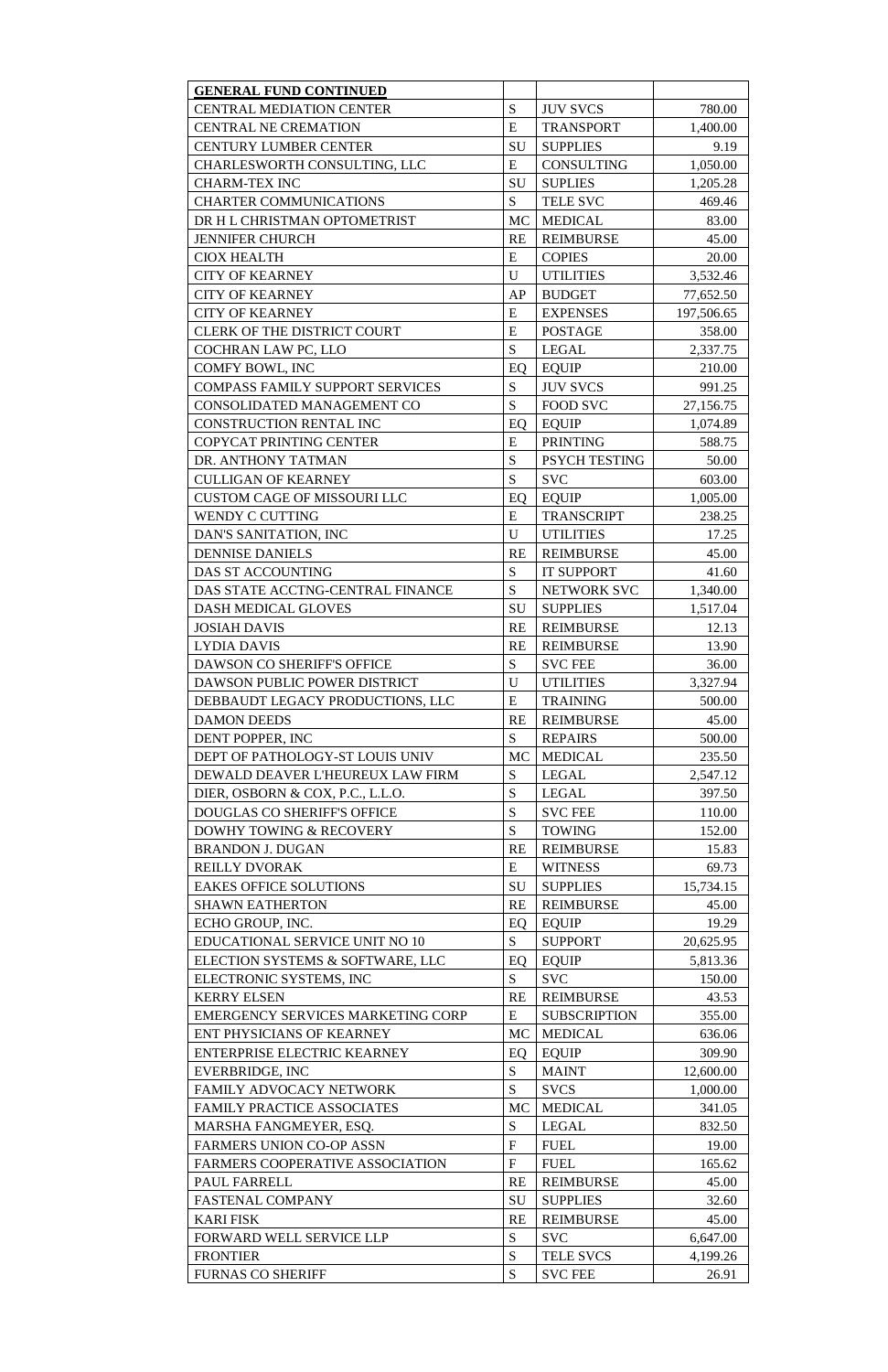| <b>GENERAL FUND CONTINUED</b>        |              |                     |           |
|--------------------------------------|--------------|---------------------|-----------|
| <b>FYE LAW OFFICE</b>                | S            | <b>LEGAL</b>        | 9,153.66  |
| R GARRETT GOODWIN                    | <b>RE</b>    | <b>REIMBURSE</b>    | 40.95     |
| <b>GOVCONNECTION INC</b>             | EQ           | <b>EQUIP</b>        | 76,068.27 |
| <b>GOVERNMENT FORMS AND SUPPLIES</b> | SU           | <b>SUPPLIES</b>     | 249.48    |
| <b>GREGS AUTO REPAIR, LLC</b>        | EQ           | <b>EQUIP</b>        | 585.00    |
| <b>GUARDIAN RFID</b>                 | E            | <b>SOFTWARE</b>     | 11,633.50 |
| <b>HALL CO SHERIFF'S OFFICE</b>      | S            | <b>SVC FEES</b>     | 141.67    |
| NE CENTRAL TELEPHONE CO              | S            | <b>TELE SVCS</b>    | 1,386.91  |
| <b>ANDREW W HOFFMEISTER</b>          | <b>RE</b>    | <b>REIMBURSE</b>    | 45.00     |
| HOLMES PLUMBING & HEATING            | SU           | <b>SUPPLIES</b>     | 82.62     |
| <b>HOMETOWN LEASING</b>              | EQ           | PRINTER LEASE       | 5,916.02  |
| HORNER, LIESKE, MCBRIDE & KUHL       | E            | <b>TRANSPORT</b>    | 350.00    |
| <b>LISA R HUERTA</b>                 | <b>RE</b>    | <b>REIMBURSE</b>    | 45.00     |
| <b>INTEGRATED CONTROLS, LLC</b>      | EQ           | <b>EQUIP</b>        | 380.96    |
| <b>IPMA-HR</b>                       | SU           | <b>SUPPLIES</b>     | 809.25    |
| <b>JACK'S UNIFORMS AND EQUIPMENT</b> | EQ           | <b>EQUIP</b>        | 1,057.32  |
| <b>JACOBSEN ORR LAW FIRM</b>         | S            | <b>LEGAL</b>        | 11,700.87 |
| JOHNSTONE SUPPLY                     | SU           | <b>PARTS</b>        | 23.99     |
| <b>JUSTICE WORKS LLC</b>             | E            | <b>SUBSCRIPTION</b> | 198.00    |
| <b>KEARNEY CO SHERIFF'S OFFICE</b>   | S            | <b>SVC FEES</b>     | 72.42     |
| KEARNEY TOWING & REPAIR CENTER INC   | S            | <b>TOWING</b>       | 144.00    |
| <b>KEARNEY WINNELSON CO</b>          | SU           | <b>SUPPLIES</b>     | 395.00    |
|                                      |              |                     |           |
| <b>KELLY KENNEDY</b>                 | <b>RE</b>    | <b>REIMBURSE</b>    | 25.00     |
| NICK KILLOUGH                        | <b>RE</b>    | <b>REIMBURSE</b>    | 45.00     |
| <b>JEFFREY C KNAPP</b>               | S            | <b>LEGAL</b>        | 1,095.29  |
| <b>DOUG KRAMER</b>                   | <b>RE</b>    | <b>REIMBURSE</b>    | 45.00     |
| <b>KRONOS</b>                        | S            | <b>MAINT</b>        | 1,124.55  |
| <b>LANCASTER CO SHERIFF</b>          | E            | <b>FEES</b>         | 19.85     |
| LANDMARK IMPLEMENT INC               | EQ           | <b>EQUIP</b>        | 1,297.11  |
| <b>LAWSON PRODUCTS INC</b>           | SU           | <b>SUPPLIES</b>     | 130.66    |
| LINCOLN JOURNAL STAR                 | A            | <b>PUBLISHING</b>   | 2,994.13  |
| LIESKE, LIESKE & ENSZ, PC LLO        | S            | <b>LEGAL</b>        | 1,770.05  |
| LIPS PRINTING SERVICE                | $\mathbf{A}$ | <b>PUBLISHING</b>   | 52.94     |
| <b>STEPHEN G LOWE</b>                | S            | <b>LEGAL</b>        | 1,181.25  |
| LSO FUNDING GROUP, L.C.              | S            | <b>TELE SVC</b>     | 4,290.00  |
| <b>MADISON CO SHERIFF</b>            | S            | <b>SVC FEES</b>     | 28.46     |
| MALWAREBYTES INC                     | E            | <b>SOFTWARE</b>     | 2,829.00  |
| <b>JOHN MARSH</b>                    | <b>RE</b>    | <b>REIMBURSE</b>    | 45.00     |
| MARSHALL & SWIFT/BOECKH, LLC         | E            | <b>SUBSCRIPTION</b> | 1,251.15  |
| <b>LYNN MARTIN</b>                   | <b>RE</b>    | <b>REIMBURSE</b>    | 45.00     |
| <b>MASTERS TRUE VALUE</b>            | <b>SU</b>    | <b>SUPPLIES</b>     | 71.64     |
| <b>SHARON MAULER</b>                 | <b>RE</b>    | <b>REIMBURSE</b>    | 45.00     |
| JENNIFER R MCCARTER REPORTING        | E            | <b>TRANSCRIPT</b>   | 877.50    |
| <b>ANGELA MCILNAY</b>                | <b>RE</b>    | <b>REIMBURSE</b>    | 31.56     |
| <b>MICHAEL MEFFERD</b>               | <b>RE</b>    | <b>REIMBURSE</b>    | 45.00     |
| <b>MENARDS - KEARNEY</b>             | SU           | <b>SUPPLIES</b>     | 4,556.11  |
| <b>MANDY M MEYER</b>                 | E            | <b>MH BOARD</b>     | 150.00    |
| MICRO KEY SOLUTIONS, INC             | S            | <b>MAINTENANCE</b>  | 2,727.30  |
| MICROFILM IMAGING SYSTEMS            | EQ           | <b>EQUIP</b>        | 730.00    |
| MIDDLETON ELECTRIC, INC              | SU           | <b>PARTS</b>        | 968.89    |
| MIDWAY CHRYSLER DODGE JEEP           | S            | <b>REPAIR</b>       | 243.12    |
| MIDWEST CONNECT, LLC                 | S            | <b>MAIL SVC</b>     | 5,874.80  |
| MIDWEST RESTAURANT SUPPLY, LLC       | S            | <b>REPAIR</b>       | 295.00    |
| MIDWEST SERVICE & SALES CO           | EQ           | <b>EQUIP</b>        | 463.30    |
| MIPS INC.                            | S            | <b>SUPPORT</b>      | 5,442.42  |
| MIPS INC.                            | S            | <b>SCANNING</b>     | 10,000.00 |
| MIRROR IMAGE CAR WASH                | S            | <b>MAINT</b>        | 391.30    |
| MOTOROLA SOLUTIONS, INC              | EQ           | <b>EQUIP</b>        | 10,661.92 |
| MYERS ENTERPRISES, INC.              | EQ           | <b>EQUIP</b>        | 2,525.00  |
| <b>NACO</b>                          | E            | <b>REGISTRATION</b> | 200.00    |
| NE GLASS COMPANY, LLC                | S            | <b>REPAIR</b>       | 69.90     |
| NE HEALTH & HUMAN SERVICES           | S            | PATIENT SVCS        | 1,601.44  |
| NE INSTITUTE OF FORENSIC             | E            | <b>AUTOPSY</b>      | 2,833.00  |
| NE JUVENILE JUSTICE ASSOC            | S            | <b>JUV SVCS</b>     | 150.00    |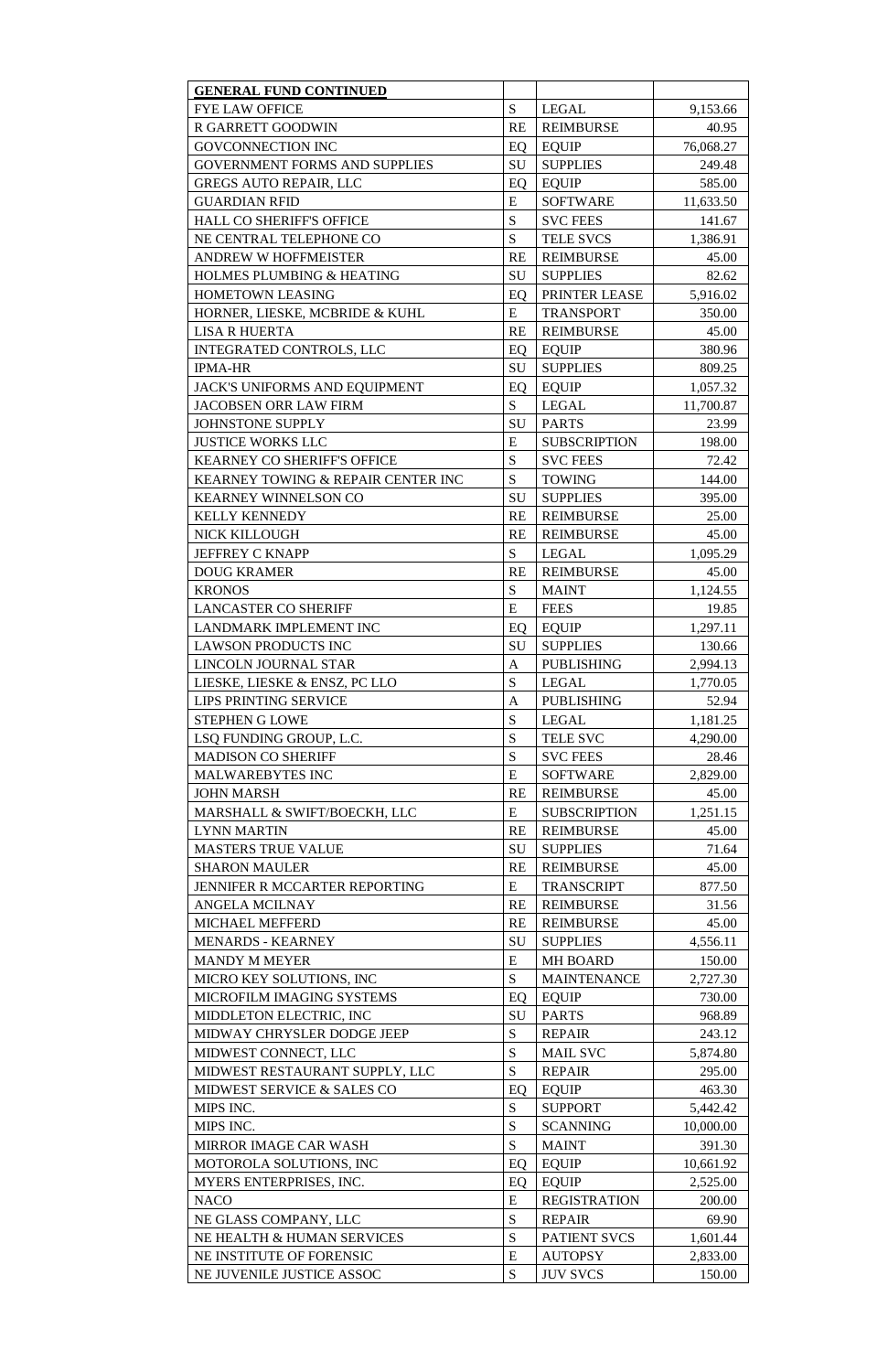| <b>GENERAL FUND CONTINUED</b>      |             |                      |           |
|------------------------------------|-------------|----------------------|-----------|
| NE PUBLIC POWER DISTRICT           | U           | <b>UTILITIES</b>     | 13,153.01 |
| NE PUBLIC SAFETY TASK FORCE        | S           | <b>SVC</b>           | 3,480.00  |
| NE SAFETY & FIRE EQUIPMENT         | S           | <b>SVC</b>           | 314.00    |
| NE SECRETARY OF STATE              | E           | <b>COPIES</b>        | 40.00     |
| NE STATE FIRE MARSHAL              | S           | <b>INSPECTION</b>    | 696.00    |
| NE INTERACTIVE LLC                 | E           | <b>COPIES</b>        | 81.00     |
| <b>OPTK NETWORKS</b>               | U           | <b>INTERNET</b>      | 615.00    |
| <b>ROBERT NELSON</b>               | <b>RE</b>   | <b>REIMURSE</b>      | 45.00     |
| <b>KRISTI NEWMAN</b>               | <b>RE</b>   | <b>REIMBURSE</b>     | 50.54     |
| NORTHEAST NE JUVENILE SERVICE INC  | S           | <b>JUV SVCS</b>      | 6,293.75  |
| NORTHWESTERN ENERGY                | $\mathbf U$ | <b>UTILITES</b>      | 5,792.26  |
| <b>CENTRAL ELECTRONICS</b>         | D           | <b>DUES</b>          | 30.00     |
| <b>JASON BARENT</b>                | S           | <b>SVC</b>           | 2,050.00  |
| OWENS EDUCATIONAL SERVICES, INC.   | S           | <b>JUV SVCS</b>      | 1,544.58  |
| PARKER GROSSART BAHENSKY BEUCKE    | S           | <b>LEGAL</b>         | 951.27    |
| <b>NATE PEARSON</b>                | <b>RE</b>   | <b>REIMBURSE</b>     | 45.00     |
| PLATTE VALLEY AUTO                 | S           | <b>REPAIRS</b>       | 500.00    |
| PLATTE VALLEY COMMUNICATIONS       | E           | <b>RADIO PROJECT</b> | 8,488.15  |
| PLATTE VALLEY DENTAL CLINIC        | MC          | <b>MEDICAL</b>       | 1,200.00  |
| PLATTE VALLEY MEDICAL CLINIC       | MC          | <b>MEDICAL</b>       | 578.00    |
| <b>ANA POST</b>                    | RE          | <b>REIMBURSE</b>     | 22.01     |
| PRO-TINT                           | S           | <b>SVC</b>           | 120.00    |
| PSYCHOLOGICAL RESOURCES            | S           | PSYCH TEST           | 405.00    |
| <b>ROLAND WHITNEY</b>              | EQ          | <b>EQUIP</b>         | 175.00    |
| <b>QUILL CORPORATION</b>           | <b>SU</b>   | <b>SUPPLIES</b>      | 42.51     |
| <b>KANE M RAMSEY</b>               | <b>RE</b>   | <b>REIMBURSE</b>     | 45.00     |
| RAVENNA REDI MIX                   | $\mathbf C$ | <b>CONCRETE</b>      | 130.00    |
| RAVENNA SANITATION LLC             | S           | <b>SVC</b>           | 954.00    |
| RESPONDER TRAINING ENTERPRISES     | EQ          | <b>EQUIP</b>         | 2,624.00  |
| ROCKY MOUNTAIN COMM SYSTEMS INC    | E           | <b>RADIO PROJECT</b> | 5,050.00  |
| RUDOLPH LAW LLC                    | S           | <b>LEGAL</b>         | 956.25    |
| <b>RYAN SAALFELD</b>               | <b>RE</b>   | <b>REIMBURSE</b>     | 45.00     |
| <b>KIRK SCOTT</b>                  | <b>RE</b>   | <b>REIMBURSE</b>     | 45.00     |
| <b>SHREDDING SOLUTIONS</b>         | S           | <b>SHREDDING</b>     | 45.00     |
| <b>JEAN SIDWELL</b>                | <b>RE</b>   | <b>REIMBURSE</b>     | 125.00    |
| <b>CARLIE SINKS</b>                | <b>RE</b>   | <b>REFUND</b>        | 475.00    |
| TRENTON SNOW, LLC                  | EQ          | <b>EQUIP RENT</b>    | 1,000.00  |
| SOFTWARE UNLIMITED CORPORATION     | E           | <b>SOFTWARE</b>      | 13,500.00 |
| SOLID WASTE AGENCY LANDFILL        | E           | <b>LANDFILL</b>      | 4.00      |
| STAMM ROMERO & ASSOC, P.C., L.L.O. | S           | <b>LEGAL</b>         | 11,036.75 |
| STATE OF NEBR PROBATION DIST 9     | AP          | <b>BUDGET</b>        | 4,384.62  |
| STEHLIK LAW FIRM PC, L.L.O         | S           | <b>LEGAL</b>         | 525.00    |
| THOMAS S STEWART                   | S           | <b>LEGAL</b>         | 4,980.00  |
| MICHAEL J SYNEK                    | S           | <b>LEGAL</b>         | 1,507.52  |
| <b>SHAWN TALLON</b>                | <b>RE</b>   | <b>REIMBURSE</b>     | 45.00     |
| TESSCO TECHNOLOGIES, INC.          | E           | <b>RADIO PROJECT</b> | 2,990.00  |
| THE LOCKMOBILE, LLC                | SU          | <b>SUPPLIES</b>      | 7.90      |
| THOMSON REUTERS - WEST             | E           | <b>SUBSCRIPTION</b>  | 3,730.36  |
| THOMSON REUTERS-WEST               | E           | <b>SUBSCRIPTION</b>  | 750.11    |
| THOMSON REUTERS - WEST             | E           | <b>SUBSCRIPTION</b>  | 638.65    |
| THRIFTY CAR RENTAL                 |             | <b>VEHICLE</b>       |           |
| TK ELEVATOR CORPORATION            | EQ<br>S     | <b>MAINT</b>         | 22,450.00 |
|                                    |             |                      | 347.73    |
| TRI COUNTY GLASS                   | S           | <b>REPAIR</b>        | 520.60    |
| TURNER BODY SHOP OF KEARNEY INC    | S           | <b>REPAIRS</b>       | 55.00     |
| REBECCA TVRDIK ANDERSON            | S           | <b>LEGAL</b>         | 801.00    |
| TYE & ROWLING, PC, LLO             | S           | <b>LEGAL</b>         | 3,095.50  |
| <b>U S POSTMASTER</b>              | E           | <b>POSTAGE</b>       | 688.00    |
| <b>U.S. BANK</b>                   | E           | <b>EXPENSES</b>      | 18,704.42 |
| <b>U.S. BANK</b>                   | E           | <b>EXPENSES</b>      | 231.43    |
| U.S. POSTAL SERVICE (QUADIENT-POC) | E           | <b>POSTAGE</b>       | 2,000.00  |
| UNIVERSITY OF NE-LINCOLN           | EQ          | <b>EQUIP</b>         | 1,400.00  |
| <b>USA COMMUNICATION</b>           | $\mathbf U$ | <b>INTERNET</b>      | 1,398.55  |
| V H BLACKINTON CO., INC.           | S           | <b>REPAIRS</b>       | 12.00     |
| <b>VERIZON</b>                     | ${\bf S}$   | <b>GPS</b>           | 720.10    |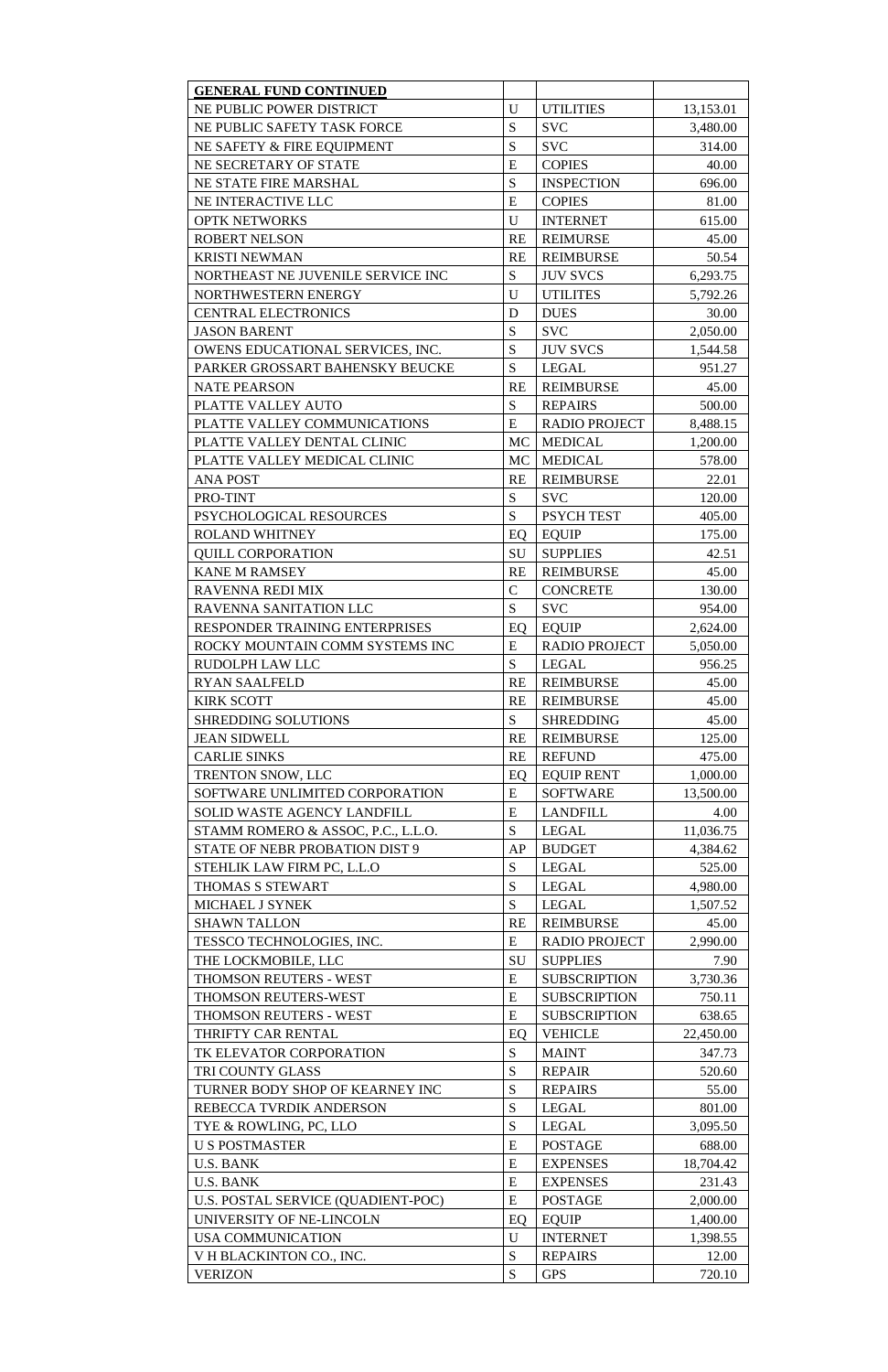| <b>GENERAL FUND CONTINUED</b>               |                |                                |                      |
|---------------------------------------------|----------------|--------------------------------|----------------------|
| <b>VERIZON WIRELESS</b>                     | S              | <b>TELE SVC</b>                | 709.86               |
| <b>VILLAGE OF MILLER</b>                    | $\mathbf{U}$   | <b>UTILITIES</b>               | 25.00                |
| <b>VILLAGE UNIFORM</b>                      | SU             | <b>UNIFORM</b>                 | 99.48                |
| <b>VOIGT LAW OFFICE</b>                     | S              | <b>LEGAL</b>                   | 95.00                |
| THE WALDINGER CORPORATION                   | S              | <b>MAINT</b>                   | 3,689.52             |
| <b>WALGREEN CO</b>                          | E              | <b>EXPENSES</b>                | 24.00                |
| <b>CHERYL WEGNER</b>                        | E              | <b>WITNESS</b>                 | 69.73                |
| <b>WELLS FARGO</b>                          | E              | <b>EXPENSES</b>                | 28.12                |
| <b>WELLS FARGO</b>                          | E              | <b>EXPENSES</b>                | 97.28                |
| <b>WELLS FARGO</b>                          | E              | <b>EXPENSES</b>                | 576.09               |
| <b>WILKE'S TRUE VALUE</b>                   | SU             | <b>SUPPLIES</b>                | 306.71               |
| WILKINS ARCHITECTURE DESIGN                 | $\mathcal{C}$  | <b>ARCHITECTURE</b>            | 12,605.82            |
| <b>WILLIAM R WILLIAMS</b>                   | <b>RE</b>      | <b>REIMBURSE</b>               | 214.99               |
| <b>MELISSA L WILLIS</b>                     | <b>RE</b>      | <b>REIMBURSE</b>               | 847.74               |
| <b>WPCI</b>                                 | S              | <b>SCREENING</b>               | 148.25               |
| <b>MELANIE R YOUNG</b>                      | <b>RE</b>      | <b>REIMBURSE</b>               | 45.00                |
| <b>KEN YOUNT</b>                            | <b>RE</b>      | <b>REIMBURSE</b>               | 35.69                |
| <b>ERIC ZIKMUND</b>                         | <b>RE</b>      | <b>REIMBURSE</b>               | 45.00                |
| <b>ROAD FUND</b>                            |                |                                |                      |
| ACE HARDWARE & GARDEN CENTER                | S              | <b>REPAIRS</b>                 | 109.96               |
| <b>ACE IRRIGATION &amp; MFG CO</b>          | $\overline{C}$ | <b>CULVERTS</b>                | 2,558.00             |
| <b>AUSSIE HYDRAULICS LLP</b>                | S              | <b>REPAIRS</b>                 | 125.29               |
| ARNOLD MOTOR SUPPLY/AUTO VALUE PART         | SU             | <b>SUPPLIES</b>                |                      |
| <b>BARCO MUNICIPAL PRODUCTS INC</b>         | SU             | <b>SIGNS</b>                   | 3,106.58<br>4,789.55 |
| BEAR FRAME AND ALIGNMENT SERV INC           | S              | <b>REPAIRS</b>                 | 149.05               |
|                                             | $\overline{C}$ |                                |                      |
| <b>BLESSING, LLC</b>                        | $\mathbf{F}$   | <b>CONCRETE</b><br><b>FUEL</b> | 41,564.25            |
| <b>BOSSELMAN ENERGY INC</b>                 |                |                                | 710.82               |
| <b>BRUCE'S TRANSMISSION SERVICE</b>         | S              | <b>REPAIRS</b>                 | 2,064.93             |
| <b>BUILDERS WAREHOUSE INC</b>               | S              | <b>REPAIRS</b>                 | 29.99                |
| <b>CARQUEST AUTO PARTS</b>                  | SU             | <b>PARTS</b>                   | 353.91               |
| <b>CENTRAL NE BOBCAT</b>                    | EQ             | <b>EQUIP</b>                   | 150.00               |
| <b>CHS AGRI SERVICE CENTER</b>              | $\mathbf{F}$   | <b>FUEL</b>                    | 38.87                |
| CFP-C-T                                     | $\mathbf{F}$   | <b>FUEL</b>                    | 71.20                |
| <b>COMFY BOWL, INC</b>                      | EQ             | <b>EQUIP</b>                   | 105.00               |
| <b>CONSTRUCTION RENTAL INC</b>              | EQ             | <b>EQUIP</b>                   | 2,457.91             |
| <b>CORNHUSKER CLEANING SUPPLY</b>           | SU             | <b>SUPPLIES</b>                | 784.53               |
| <b>COUNTRY PARTNERS COOPERATIVE</b>         | S              | <b>REPAIR</b>                  | 34.50                |
| DIAMOND ENGINEERING CO                      | $\overline{C}$ | <b>CONCRETE</b>                | 225,364.63           |
| ED BROADFOOT & SONS SAND & GRAVEL           | G              | <b>GRAVEL</b>                  | 58,063.43            |
| <b>FARM PLAN</b>                            | EQ             | <b>EQUIP</b>                   | 2,141.21             |
| <b>FARMERS CO-OP ASSOCIATION</b>            | $\mathbf{F}$   | <b>FUEL</b>                    | 155.46               |
| FORTNA EQUIPMENT COMPANY                    | S              | <b>REPAIRS</b>                 | 86.00                |
| FRIESEN CHEVROLET INC                       | SU             | <b>SUPPLIES</b>                | 473.47               |
| <b>GARRETT TIRES &amp; TREADS - KEARNEY</b> | S              | <b>REPAIRS</b>                 | 191.55               |
| JACK LEDERMAN CO, INC                       | S              | <b>REPAIRS</b>                 | 26.76                |
| <b>JJ AND SONS AG TIRES</b>                 | S              | <b>REPAIR</b>                  | 185.00               |
| <b>JOHN'S AUTO BODY</b>                     | S              | <b>REPAIRS</b>                 | 1,750.00             |
| K & B PARTS, INC.                           | SU             | <b>TOOLS</b>                   | 53.76                |
| KELLY SUPPLY COMPANY                        | SU             | <b>SUPPLIES</b>                | 218.20               |
| <b>KIMBALL MIDWEST</b>                      | SU             | <b>SUPPLIES</b>                | 462.25               |
| KONECRANES, INC                             | S              | <b>REPAIRS</b>                 | 282.69               |
| KULLY PIPE AND STEEL SUPPLY INC             | $\mathcal{C}$  | <b>STEEL</b>                   | 1,386.94             |
| <b>LAWSON PRODUCTS INC</b>                  | SU             | <b>SUPPLIES</b>                | 1,309.99             |
| <b>LOGAN CONTRACTORS SUPPLY</b>             | S              | <b>REPAIRS</b>                 | 1,249.91             |
| <b>MASTERS TRUE VALUE</b>                   | SU             | <b>SUPPLIES</b>                | 24.68                |
| <b>MATHESON TRI-GAS INC</b>                 | S              | <b>REPAIRS</b>                 | 620.15               |
| <b>MENARDS - KEARNEY</b>                    | SU             | <b>SUPPLIES</b>                | 193.41               |
| MID NE AGGREGATE INC                        | G              | <b>GRAVEL</b>                  | 16,556.03            |
| MID PLAINS EQUIPMENT                        | S              | <b>REPAIRS</b>                 | 330.00               |
| MIDWAY CHEVROLET                            | S              | <b>REPAIRS</b>                 | 13.13                |
| MIDWEST SERVICE & SALES CO                  | EQ             | <b>EQUIP</b>                   | 26,692.90            |
| NMC, INC.                                   | <b>SU</b>      | <b>PARTS</b>                   | 6,062.28             |
| OAK CREEK ENGINEERING, LLC                  | S              | <b>ENGINEERING</b>             | 4,945.61             |
| PLATTE VALLEY AUTO                          | ${\bf S}$      | <b>REPAIRS</b>                 | 82.49                |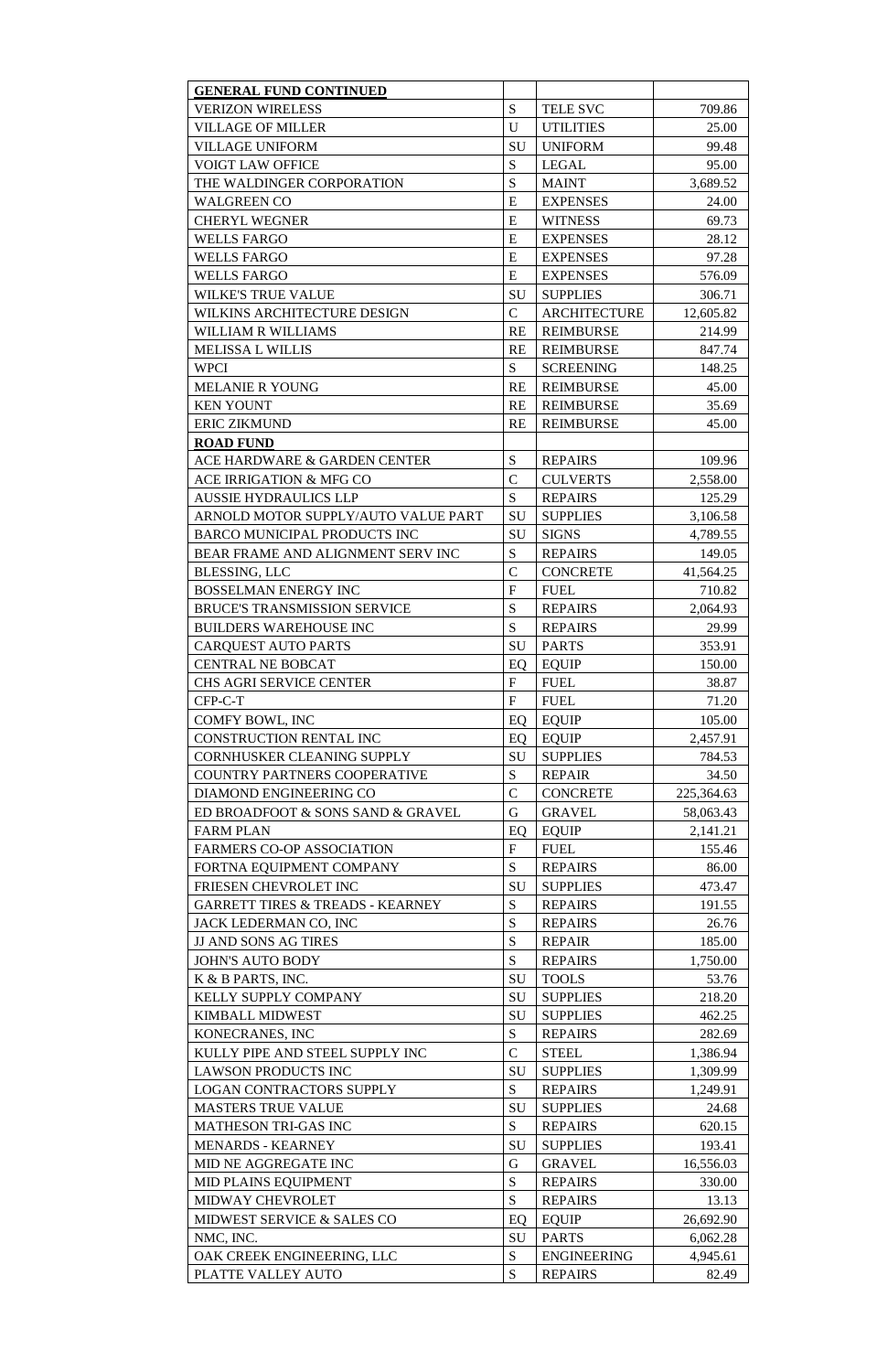| <b>ROAD FUND CONTINUED</b>                    |               |                      |              |
|-----------------------------------------------|---------------|----------------------|--------------|
| PLATTE VALLEY COMMUNICATIONS, INC.            | S             | <b>REPAIRS</b>       | 24.75        |
| POTTERS INDUSTRIES LLC                        | SU            | <b>SUPPLIES</b>      | 12,800.00    |
| POWERPLAN-MURPHY TRACTOR                      | SU            | <b>SUPPLIES</b>      | 20,623.86    |
| SAHLING KENWORTH INC                          | S             | <b>REPAIRS</b>       | 157.31       |
| <b>SAPP BROS PETRO</b>                        | $\mathbf{F}$  | <b>FUEL</b>          | 2,870.00     |
| <b>TITAN MACHINERY-LEXINGTON</b>              | S             | <b>REPAIRS</b>       | 628.92       |
| TRI COUNTY GLASS                              | S             | <b>REPAIRS</b>       | 350.00       |
| <b>U.S. BANK</b>                              | E             | <b>EXPENSES</b>      | 1,491.31     |
| WERNER CONSTRUCTION CO                        | $\mathcal{C}$ | <b>ASPHALT</b>       | 1,009,813.02 |
| <b>VISITOR'S PROMOTION</b>                    |               |                      |              |
| <b>KEARNEY VISITOR'S BUREAU</b>               | E             | <b>EXPENSES</b>      | 53,166.00    |
| <b>VISITOR'S IMPROVEMENT</b>                  |               |                      |              |
| <b>KEARNEY VISITOR'S BUREAU</b>               | E             | <b>EXPENSES</b>      | 53,166.00    |
| <b>DEEDS PRESERVATION &amp; MODERNIZATION</b> |               |                      |              |
| MIPS INC.                                     | S             | <b>PRESERVATION</b>  | 249.00       |
| <b>U.S. BANK</b>                              | E             | <b>EXPENSES</b>      | 433.76       |
| <b>HEALTH INSURANCE FUND</b>                  |               |                      |              |
| <b>BCBS HEALTH CLAIM EXPENSE</b>              | I             | <b>HEALTH</b>        | 275,006.94   |
| HM LIFE MELLON GLOBAL CASH MGNT               | I             | <b>HEALTH</b>        | 47,601.84    |
| <b>VETERAN'S RELIEF</b>                       |               |                      |              |
| CO VETERANS AID FUND                          | E             | <b>EXPENSES</b>      | 2,411.37     |
| <b>FEDERAL GRANTS</b>                         |               |                      |              |
| <b>GOVCONNECTION INC</b>                      | EQ            | <b>EQUIP</b>         | 1,444.26     |
| <b>INHERITANCE TAX</b>                        |               |                      |              |
| <b>AMAZON CAPITAL SERVICES</b>                | E             | <b>RADIO PROJECT</b> | 343.96       |
| <b>KENO LOTTERY</b>                           |               |                      |              |
| <b>BUFFALO CO BOARD OF COMMISSIONERS</b>      | <b>RE</b>     | <b>REIMBURSE</b>     | 2,176.00     |
| <b>WEED DISTRICT FUND</b>                     |               |                      |              |
| LINCOLN JOURNAL STAR                          | A             | <b>PUBLISHING</b>    | 257.02       |
| <b>911 EMERGENCY SERVICE</b>                  |               |                      |              |
| <b>CENTURYLINK</b>                            | U             | 911 SVC              | 1,660.00     |
| <b>FRONTIER</b>                               | U             | 911 SVC              | 1,123.59     |
| NE CENTRAL TELEPHONE CO                       | U             | 911 SVC              | 109.99       |
| <b>LANGUAGE LINE SERVICES</b>                 | U             | 911 SVC              | 268.49       |
| PLATTE VALLEY COMMUNICATIONS, INC.            | EQ            | <b>EQUIP</b>         | 1,417.67     |
| <b>USA COMMUNICATION</b>                      | U             | 911 SVC              | 441.50       |

# **MAY 2022 ELECTION VENDOR CLAIMS**

| <b>GENERAL FUND</b>       |   |                 |        |
|---------------------------|---|-----------------|--------|
| <b>J ROGER ANDERSON</b>   | E | <b>ELECTION</b> | 156.63 |
| <b>JIMMI ANN ANDERSON</b> | E | <b>ELECTION</b> | 215.57 |
| <b>LISA C ATCHISON</b>    | E | <b>ELECTION</b> | 156.63 |
| <b>GINGER R AXTELL</b>    | E | <b>ELECTION</b> | 154.19 |
| <b>JODENE L BALDWIN</b>   | E | <b>ELECTION</b> | 218.61 |
| <b>CARLOS E BARRON</b>    | E | <b>ELECTION</b> | 171.25 |
| <b>REX A BAUER</b>        | E | <b>ELECTION</b> | 166.38 |
| WILLIAM H BEBB            | E | <b>ELECTION</b> | 156.63 |
| <b>JANET S BEERBOHM</b>   | E | <b>ELECTION</b> | 154.19 |
| <b>ALISHA EILEEN BELL</b> | E | <b>ELECTION</b> | 154.19 |
| <b>MARY C BENNETT</b>     | E | <b>ELECTION</b> | 154.19 |
| <b>STEVEN J BENNETT</b>   | E | <b>ELECTION</b> | 151.75 |
| <b>HEATHER BENTLEY</b>    | E | <b>ELECTION</b> | 156.63 |
| <b>VICKI K BISSELL</b>    | E | <b>ELECTION</b> | 159.06 |
| <b>KAREN J BOHAC</b>      | E | <b>ELECTION</b> | 166.75 |
| PATRICIA L BOWIE          | E | <b>ELECTION</b> | 136.50 |
| <b>JAN L BRANDT</b>       | E | <b>ELECTION</b> | 159.06 |
| <b>JONATHAN R BRANDT</b>  | E | <b>ELECTION</b> | 144.83 |
| <b>VIRGINIA A BRITTON</b> | E | <b>ELECTION</b> | 154.19 |
| <b>LINDA C BRODINE</b>    | E | <b>ELECTION</b> | 230.16 |
| <b>JULIA A BROOKER</b>    | E | <b>ELECTION</b> | 156.63 |
| <b>AMBER S BROWN</b>      | E | <b>ELECTION</b> | 154.19 |
| <b>BETH BRYAN</b>         | E | <b>ELECTION</b> | 159.06 |
| <b>MARY K BRYSON</b>      | E | <b>ELECTION</b> | 156.63 |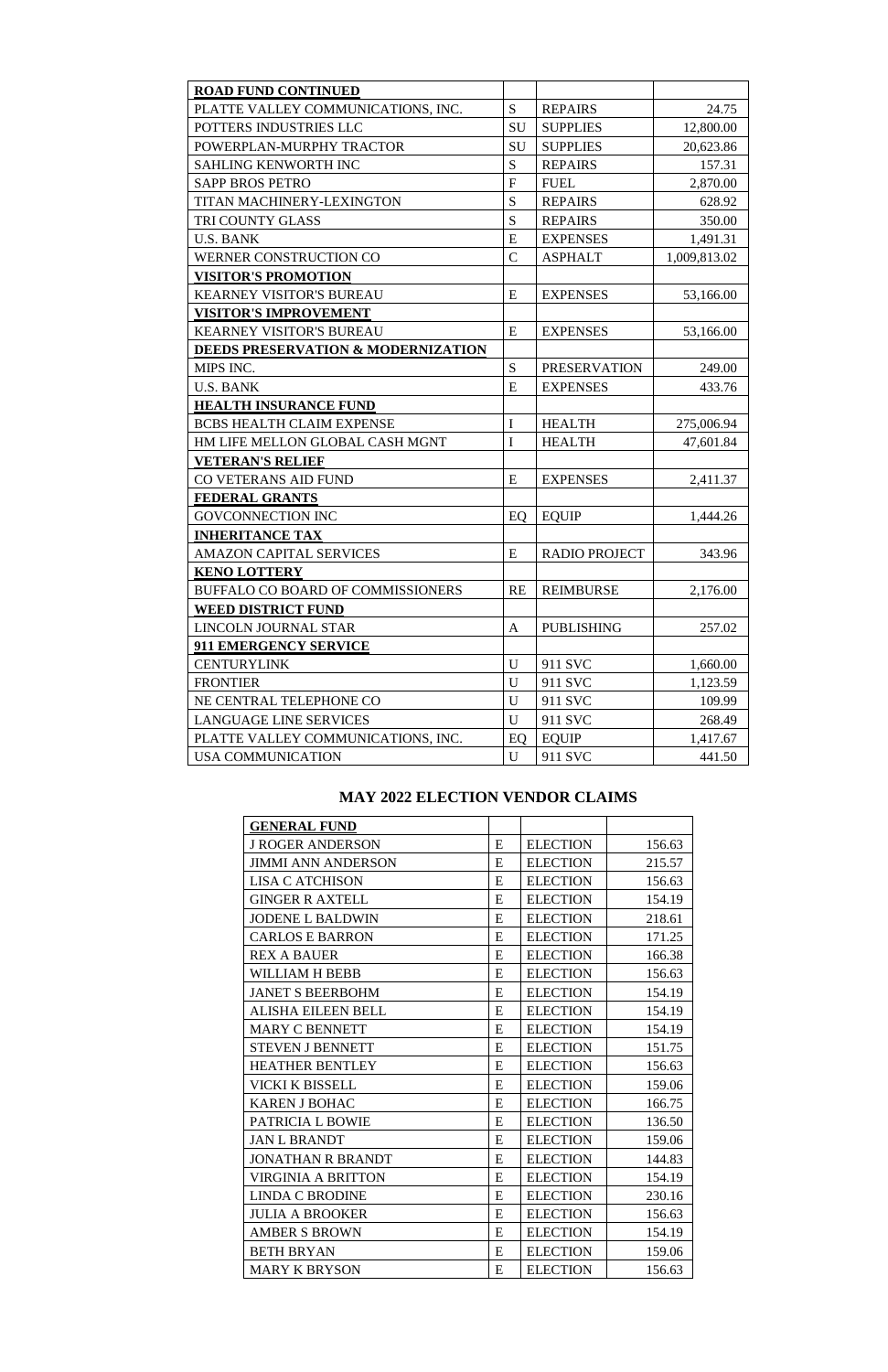| <b>GENERAL FUND CONTINUED</b> |   |                 |        |
|-------------------------------|---|-----------------|--------|
| <b>KRISTY L BUCHMEIER</b>     | E | <b>ELECTION</b> | 169.38 |
| <b>JEFFREY BULLOCK</b>        | E | <b>ELECTION</b> | 32.50  |
| DEBORAH JO BUNGER             | E | <b>ELECTION</b> | 154.19 |
| <b>FLOYD E BUTTERFIELD</b>    | E | <b>ELECTION</b> | 154.19 |
| PATRICIA BUTTERFIELD          | E | <b>ELECTION</b> | 154.19 |
| <b>ROBERT D BYRN</b>          | E | <b>ELECTION</b> | 160.14 |
| <b>HEATHER M CHACON</b>       | E | <b>ELECTION</b> | 159.06 |
| <b>GARY D CLARK</b>           | E | <b>ELECTION</b> | 151.75 |
| <b>WANDA K DAVIS</b>          | E | <b>ELECTION</b> |        |
|                               |   |                 | 134.06 |
| <b>CONNIE DE JONGE</b>        | E | <b>ELECTION</b> | 179.88 |
| <b>KELLY S DEWEESE</b>        | E | <b>ELECTION</b> | 176.11 |
| NITA K DEYO                   | E | <b>ELECTION</b> | 25.00  |
| <b>JAMES L DUBAS</b>          | E | <b>ELECTION</b> | 159.06 |
| <b>VICKI K EGGEN</b>          | E | <b>ELECTION</b> | 154.19 |
| <b>BRETTE ASHLEY ENSZ</b>     | E | <b>ELECTION</b> | 161.50 |
| MAXINE C ERPELDING            | E | <b>ELECTION</b> | 172.00 |
| DOROTHY J FARNHAM-TRIMBLE     | E | <b>ELECTION</b> | 166.38 |
| <b>GARY R FEIND</b>           | E | <b>ELECTION</b> | 166.75 |
| <b>KATHLEEN M FISHER</b>      | E | <b>ELECTION</b> | 166.75 |
| KATHRYN J FITZGERALD          | E | <b>ELECTION</b> | 160.63 |
| ROBERT F FITZGERALD           | E | <b>ELECTION</b> | 178.76 |
| <b>KAREN R GARRELTS</b>       | E | <b>ELECTION</b> | 207.10 |
| <b>KIM K GEISER</b>           | E | <b>ELECTION</b> | 131.63 |
| <b>ELLEN L GEIST</b>          | E | <b>ELECTION</b> | 163.94 |
| <b>SARAH L GENSLER</b>        | E | <b>ELECTION</b> | 156.63 |
| <b>VICKI LEA GIBBONS</b>      | E | <b>ELECTION</b> | 156.63 |
| DEBRA L GILBERTSON            | E | <b>ELECTION</b> | 25.00  |
| <b>JAMES W GLEASON</b>        | E | <b>ELECTION</b> | 25.00  |
| <b>JERRY W GLOYSTEIN</b>      | E | <b>ELECTION</b> | 129.19 |
| ROSALIE J GOLDBERG            | E | <b>ELECTION</b> |        |
|                               |   |                 | 166.38 |
| <b>LANA L GOSCH</b>           | E | <b>ELECTION</b> | 156.63 |
| <b>JUDITH A GOSS</b>          | E | <b>ELECTION</b> | 154.19 |
| <b>COLLEEN RAE GUEST</b>      | E | <b>ELECTION</b> | 156.63 |
| THERESA M HAGGE               | E | <b>ELECTION</b> | 163.94 |
| <b>BARBARA J HEASTON</b>      | E | <b>ELECTION</b> | 171.25 |
| <b>CAROL M HERRON</b>         | E | <b>ELECTION</b> | 151.75 |
| <b>DANIELLE MARIE HILTON</b>  | E | <b>ELECTION</b> | 102.78 |
| <b>SHARON K HOFFMAN</b>       | E | <b>ELECTION</b> | 154.19 |
| <b>TERESA A HONGSERMEIER</b>  | E | <b>ELECTION</b> | 159.06 |
| <b>CHERYL E HOUGH</b>         | E | <b>ELECTION</b> | 156.63 |
| <b>MARIA J JANKE</b>          | E | <b>ELECTION</b> | 131.63 |
| <b>SUSAN E JASNOCH</b>        | E | <b>ELECTION</b> | 169.38 |
| <b>CHELSEA LYNNE JENSEN</b>   | E | <b>ELECTION</b> | 119.44 |
| PAMELA J JOHN                 | E | <b>ELECTION</b> | 236.35 |
| ROBERT L JOHNSON              | E | <b>ELECTION</b> | 156.63 |
| <b>KATHLEEN L JOHNSTON</b>    | E | <b>ELECTION</b> | 154.19 |
| <b>DIANA L JONES</b>          | E | <b>ELECTION</b> | 154.19 |
| DARLA J JUHL                  | E | <b>ELECTION</b> | 161.50 |
| <b>MARILEE K KABES</b>        | E | <b>ELECTION</b> | 19.89  |
| <b>LORAINE KEEHN</b>          | E | <b>ELECTION</b> | 131.63 |
| <b>SUSAN K KEIZER</b>         | E | <b>ELECTION</b> | 159.06 |
| <b>JUNE L KENTON</b>          | E | <b>ELECTION</b> | 156.63 |
| <b>LARRY L KENTON</b>         | E | <b>ELECTION</b> | 172.00 |
| <b>MYRA E KING</b>            | E |                 |        |
|                               |   | <b>ELECTION</b> | 215.58 |
| <b>LEANN KLEIN</b>            | E | <b>ELECTION</b> | 201.85 |
| <b>JEAN L KOLBO</b>           | E | <b>ELECTION</b> | 172.00 |
| <b>KAREN I KOLLARS</b>        | E | <b>ELECTION</b> | 133.97 |
| <b>JOAN A KUZMA</b>           | E | <b>ELECTION</b> | 156.63 |
| <b>HEIDI L LA CLAIR</b>       | E | <b>ELECTION</b> | 156.63 |
| <b>LEANNE M LACEY</b>         | E | <b>ELECTION</b> | 154.19 |
| <b>SHERRY J LANE</b>          | E | <b>ELECTION</b> | 156.63 |
| <b>DORIS A LAUE</b>           | E | <b>ELECTION</b> | 156.63 |
| <b>LINDA T LIEBIG</b>         | E | <b>ELECTION</b> | 154.19 |
| <b>BARBARA J LINDNER</b>      | E | <b>ELECTION</b> | 112.13 |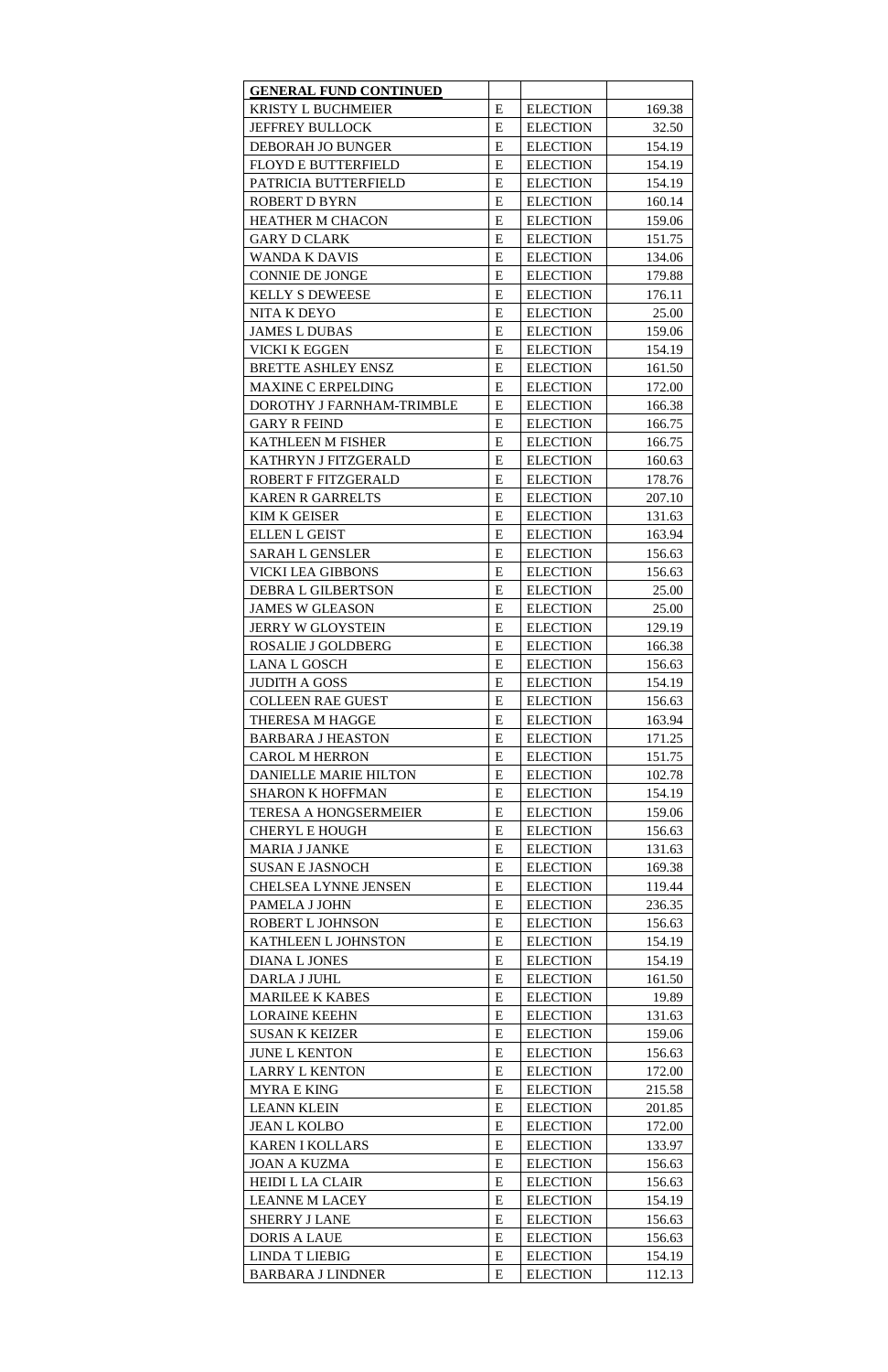| <b>GENERAL FUND CONTINUED</b>                         |           |                                    |                 |
|-------------------------------------------------------|-----------|------------------------------------|-----------------|
| <b>KATELYN B LINDNER</b>                              | E         | <b>ELECTION</b>                    | 54.25           |
| <b>KEEGAN A LINDNER</b>                               | E         | <b>ELECTION</b>                    | 54.25           |
| <b>LARRY E LINDNER</b>                                | E         | <b>ELECTION</b>                    | 114.56          |
| <b>ELIZABETH LOCKHORN</b>                             | E         | <b>ELECTION</b>                    | 154.19          |
| PATRICIA M LOEFFELHOLZ                                | E         | <b>ELECTION</b>                    | 225.24          |
| VONDA K LUNDELL                                       | E         | <b>ELECTION</b>                    | 174.66          |
| <b>VICTORIA L LUTH</b>                                | E         | <b>ELECTION</b>                    | 156.63          |
| <b>FRANCES L MADSEN</b>                               | E         | <b>ELECTION</b>                    | 156.63          |
| <b>DEANNA D MALZACHER</b>                             | E         | <b>ELECTION</b>                    | 159.06          |
| <b>ERDLEY S MATTESON</b>                              | E         | <b>ELECTION</b>                    | 169.38          |
| <b>JEANNE M MAY</b>                                   | E         | <b>ELECTION</b>                    | 187.80          |
| <b>ANN T MCGOWAN</b>                                  | E         | <b>ELECTION</b>                    | 126.75          |
| <b>KYLA A MCGREGOR</b>                                | E         | <b>ELECTION</b>                    | 186.93          |
| <b>CONNIE K MCKEON</b>                                | E         | <b>ELECTION</b>                    | 149.31          |
| <b>SANDY E MCKIRAHAN</b>                              | E         | <b>ELECTION</b>                    | 154.19          |
| <b>LAVON J MCLANE</b>                                 | E         | <b>ELECTION</b>                    | 142.00          |
| <b>CINDRA C MCNIEL</b>                                | E         | <b>ELECTION</b>                    | 166.75          |
| <b>LARRY W MICHAEL-RUSH</b>                           | E         | <b>ELECTION</b>                    | 171.74          |
| PEGGY MICHAEL-RUSH                                    | E         | <b>ELECTION</b>                    |                 |
| <b>DEBORA S MIDDLETON</b>                             | E         | <b>ELECTION</b>                    | 154.19          |
|                                                       |           |                                    | 166.34          |
| <b>ADARENE M MIIGERL</b><br><b>GLADYS KAY MIIGERL</b> | E<br>E    | <b>ELECTION</b><br><b>ELECTION</b> | 154.19<br>25.00 |
|                                                       |           |                                    |                 |
| <b>KENDI LYNN MIIGERL</b>                             | E         | <b>ELECTION</b>                    | 154.19          |
| <b>JUDY I MILLER</b>                                  | E         | <b>ELECTION</b>                    | 131.63          |
| LINDA A. MILLER                                       | E         | <b>ELECTION</b>                    | 156.63          |
| <b>JEAN M MOORE</b>                                   | E         | <b>ELECTION</b>                    | 222.28          |
| <b>LARRY D MUEGGENBERG</b>                            | E         | <b>ELECTION</b>                    | 154.19          |
| <b>CONNIE R NELSEN</b>                                | E         | <b>ELECTION</b>                    | 154.19          |
| <b>LISA M NEUHEISEL</b>                               | E         | <b>ELECTION</b>                    | 159.06          |
| <b>DEBRA S NICHOLS</b>                                | E         | <b>ELECTION</b>                    | 166.75          |
| <b>MIRIAM K NIKKILA</b>                               | E         | <b>ELECTION</b>                    | 159.06          |
| CARLA L OGORZOLKA                                     | E         | <b>ELECTION</b>                    | 177.85          |
| <b>JOANNE M PAITZ</b>                                 | E         | <b>ELECTION</b>                    | 207.70          |
| <b>ANN MARIE PARK</b>                                 | E         | <b>ELECTION</b>                    | 154.19          |
| <b>JANETTE PAXSON</b>                                 | E         | <b>ELECTION</b>                    | 163.94          |
| <b>THOMAS R PAXSON</b>                                | E         | <b>ELECTION</b>                    | 163.94          |
| <b>WESLEY PEARSON</b>                                 | E         | <b>ELECTION</b>                    | 32.50           |
| <b>LISA M PHILLIPS</b>                                | E         | <b>ELECTION</b>                    | 137.13          |
| <b>MERCEDES PHILLIPS</b>                              | E         | <b>ELECTION</b>                    | 181.00          |
| <b>KAYDEN POFF</b>                                    | E         | <b>ELECTION</b>                    | 64.57           |
| DEBORAH LEE POGGIOLI                                  | E         | <b>ELECTION</b>                    | 25.00           |
| <b>JOSEPH A POGGIOLI JR</b>                           | E         | <b>ELECTION</b>                    | 167.94          |
| <b>KAREN R PROSOSKI</b>                               | E         | <b>ELECTION</b>                    | 156.63          |
| LA DONNA S RAMIREZ                                    | E         | <b>ELECTION</b>                    | 156.63          |
| <b>CLAY RASMUSSEN</b>                                 | E         | <b>ELECTION</b>                    | 32.50           |
| KATHRYN J RAYBURN                                     | E         | <b>ELECTION</b>                    | 158.88          |
| <b>KAREN R REITER</b>                                 | E         | <b>ELECTION</b>                    | 169.38          |
| <b>KIMBRA L ROBERTS</b>                               | E         | <b>ELECTION</b>                    | 166.75          |
| <b>MARGIE R RUDER</b>                                 | E         | <b>ELECTION</b>                    | 156.63          |
| <b>DARBY RUNGE</b>                                    | E         | <b>ELECTION</b>                    | 32.50           |
| <b>CYNTHIA A RYAN</b>                                 | E         | <b>ELECTION</b>                    | 154.19          |
| <b>KATHRYN R SAYER</b>                                | E         | <b>ELECTION</b>                    | 156.63          |
| <b>JEWEL D SCARBOROUGH</b>                            | E         | <b>ELECTION</b>                    | 170.76          |
| <b>JANENE K SCHAKE</b>                                | ${\bf E}$ | <b>ELECTION</b>                    | 207.10          |
| RONALD J SCHNEIDER                                    | E         | <b>ELECTION</b>                    | 154.19          |
| <b>ANDREA T SCHROEDER</b>                             | E         | <b>ELECTION</b>                    | 216.18          |
| <b>CATHY JEAN SCHROEDER</b>                           | E         | <b>ELECTION</b>                    | 156.63          |
| <b>IRMA M SCHROEDER</b>                               | E         | <b>ELECTION</b>                    | 159.06          |
| <b>SHARON K SCHUKEI</b>                               | E         | <b>ELECTION</b>                    | 178.56          |
| <b>BEVERLY L SCHUMACHER</b>                           | E         | <b>ELECTION</b>                    | 133.97          |
| <b>SHEILA L SCOTT</b>                                 | E         | <b>ELECTION</b>                    | 134.06          |
| <b>ROBERT M SCRIVEN</b>                               | E         | <b>ELECTION</b>                    | 159.06          |
| <b>JOYCE A SEARS</b>                                  | E         | <b>ELECTION</b>                    | 149.31          |
| <b>JUDITH G SHELDON</b>                               | E         | <b>ELECTION</b>                    | 172.00          |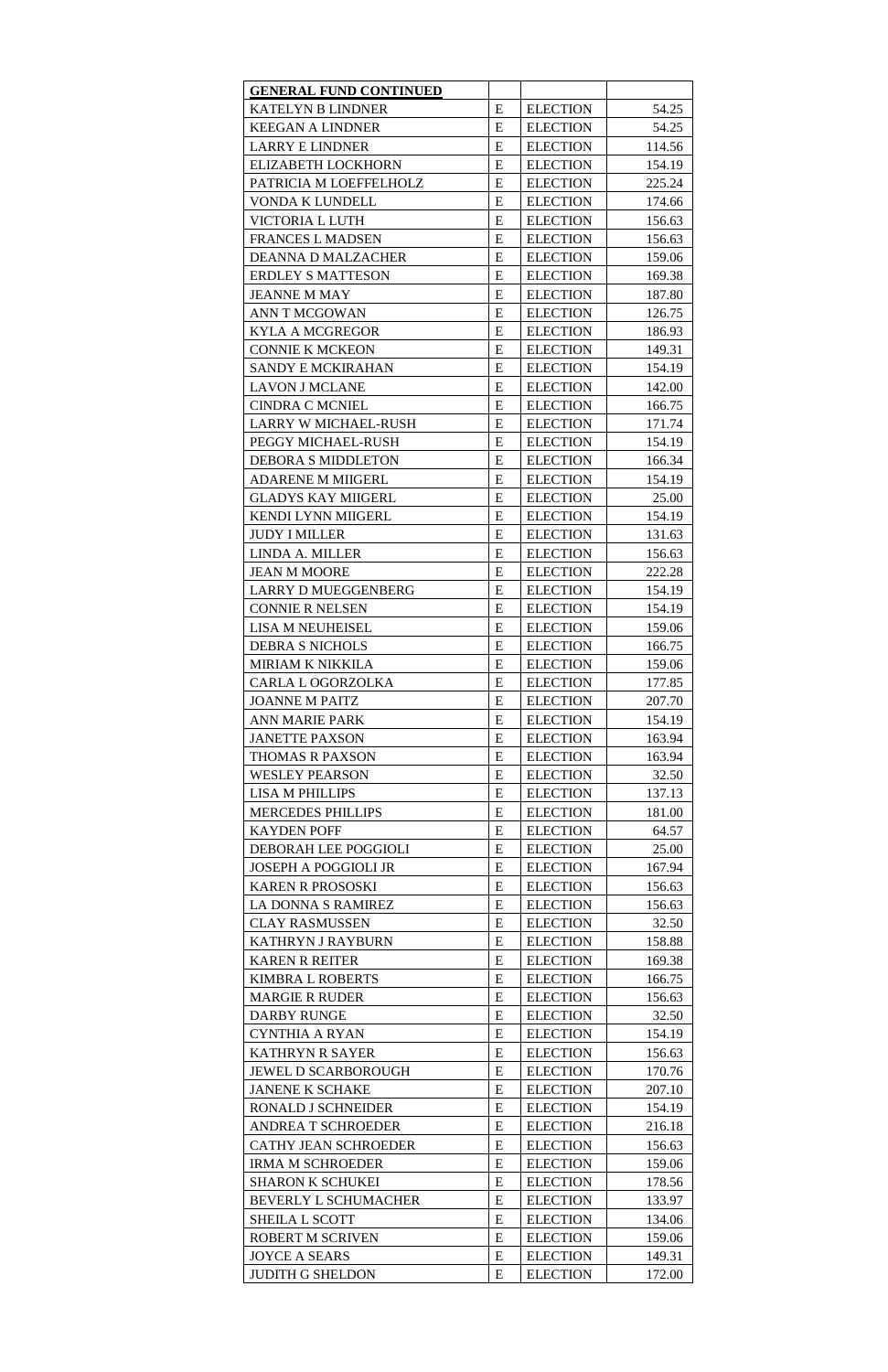| <b>GENERAL FUND CONTINUED</b> |           |                 |        |
|-------------------------------|-----------|-----------------|--------|
| <b>DIANA J SHUBERT</b>        | E         | <b>ELECTION</b> | 159.06 |
| <b>JUDITH M SICKLER</b>       | E         | <b>ELECTION</b> | 146.88 |
| <b>AADI SILWAL</b>            | ${\bf E}$ | <b>ELECTION</b> | 32.50  |
| WILMA J SKALA                 | E         | <b>ELECTION</b> | 156.63 |
| <b>ELAINE J SLUTI</b>         | E         | <b>ELECTION</b> | 156.63 |
| <b>EVELYN K STITTLE</b>       | ${\bf E}$ | <b>ELECTION</b> | 156.63 |
| <b>CAROL J STUHR</b>          | E         | <b>ELECTION</b> | 131.63 |
| <b>JILL KARI SWENSON</b>      | ${\bf E}$ | <b>ELECTION</b> | 129.19 |
| <b>JANICE TAUBENHEIM</b>      | ${\bf E}$ | <b>ELECTION</b> | 156.63 |
| DARRELL E TEPLY               | E         | <b>ELECTION</b> | 156.63 |
| <b>JANE E TEPLY</b>           | ${\bf E}$ | <b>ELECTION</b> | 156.63 |
| <b>KAY I THOMPSON</b>         | E         | <b>ELECTION</b> | 159.06 |
| REBECCA S THORNTON            | E         | <b>ELECTION</b> | 156.63 |
| PAYDEN TRACY                  | E         | <b>ELECTION</b> | 56.69  |
| THOMAS W TYE II               | E         | <b>ELECTION</b> | 25.00  |
| <b>ASHLEY MARIE WEETS</b>     | E         | <b>ELECTION</b> | 161.50 |
| <b>CAROL J WHITESEL</b>       | E         | <b>ELECTION</b> | 156.63 |
| <b>AMY J WILSON</b>           | E         | <b>ELECTION</b> | 168.81 |
| <b>SKYLER L WILSON</b>        | E         | <b>ELECTION</b> | 156.63 |
| PAMELA J WITTE                | E         | <b>ELECTION</b> | 355.61 |
| <b>HOWARD WONG</b>            | E         | <b>ELECTION</b> | 154.19 |
| <b>BRIDGET J WORM</b>         | E         | <b>ELECTION</b> | 131.63 |
| <b>ANNETTE WOZNIAK</b>        | E         | <b>ELECTION</b> | 172.62 |
| WILLIAM J WOZNIAK             | E         | <b>ELECTION</b> | 156.63 |
| <b>AARON K WRIGHT</b>         | E         | <b>ELECTION</b> | 161.50 |
| <b>MARILYN S ZIMMER</b>       | E         | <b>ELECTION</b> | 149.31 |
| <b>CLAYTON ZIMNIAK</b>        | E         | <b>ELECTION</b> | 300.00 |

Moved by Loeffelholz and seconded by Maendele to recess the regular meeting of the Board of Commissioners at 9:30 A.M. and reconvene as a Board of Equalization. Upon roll call vote, the following Board members voted "Aye": Loeffelholz, Maendele, Higgins, Kouba, Lynch and Morrow. Absent: Klein. Motion declared carried.

## **BOARD OF EQUALIZATION**

 Vice Chairman Morrow called the Board of Equalization to order in open session. County Assessor Skinner and County Treasurer Jean Sidwell were present.

Moved by Lynch and seconded by Higgins to approve Motor Vehicle Tax Exemption as indicated on the application by County Treasurer Sidwell for Crane River Theater Company Inc. for a 2014 Dodge Ram Truck 2500. Upon roll call vote, the following Board members voted "Aye": Lynch, Higgins, Kouba, Loeffelholz, Maendele and Morrow. Absent: Klein. Motion declared carried.

**WHEREAS**, this Board considers it in the public interest to correctly describe Dove Hill Road, a north to south public road situated in Section Thirty-One (31), Township Ten (10) North, Range Sixteen (16) West of the 6<sup>th</sup> P.M., Buffalo County, Nebraska, and

Moved by Loeffelholz and seconded by Lynch to approve Motor Vehicle Tax Exemption as indicated on the application by County Treasurer Sidwell for Mid-Nebraska Individual Services for a 2009 Chevrolet Cobalt, 2010 Dodge Ram Truck, 2009 Ford Van, 2018 Ford Transit Van, 2005 Cargomate Trailer, 2018 Chrysler Pacifica, 2002 Dodge Caravan, 2015 Ford Taurus and a 2008 Dodge Caravan. Upon roll call vote, the following Board members voted "Aye": Loeffelholz, Lynch, Higgins, Kouba, Maendele and Morrow. Absent: Klein. Motion declared carried.

At the April 26, 2022 the Board voted to forego the referee process to hear the property valuation protests. Deputy County Attorney Hoffmeister, County Clerk Giffin and County Assessor Skinner reviewed the 2022 tax valuation protests process. No formal action was necessary.

Moved by Loeffelholz and seconded by Kouba to adjourn the Board of Equalization and return to the regular meeting of the Board of Commissioners at 9:39 A.M. Upon roll call vote, the following Board members voted "Aye": Loeffelholz, Kouba, Higgins, Lynch, Maendele and Morrow. Absent: Klein. Motion declared carried.

## **REGULAR AGENDA**

Prior to this meeting Deputy County Attorney Hoffmeister researched the Road Records in the Minutes of this Board for a history of the public road named Dove Hill Road. After review it was moved by Lynch and seconded by Higgins to correctly describe a portion of Dove Hill Road with the following Resolution 2022-22. Upon roll call vote, the following Board members voted "Aye": Lynch, Higgins, Kouba, Loeffelholz, Maendele and Morrow. Absent: Klein. Motion declared carried.

# **RESOLUTION 2022-22**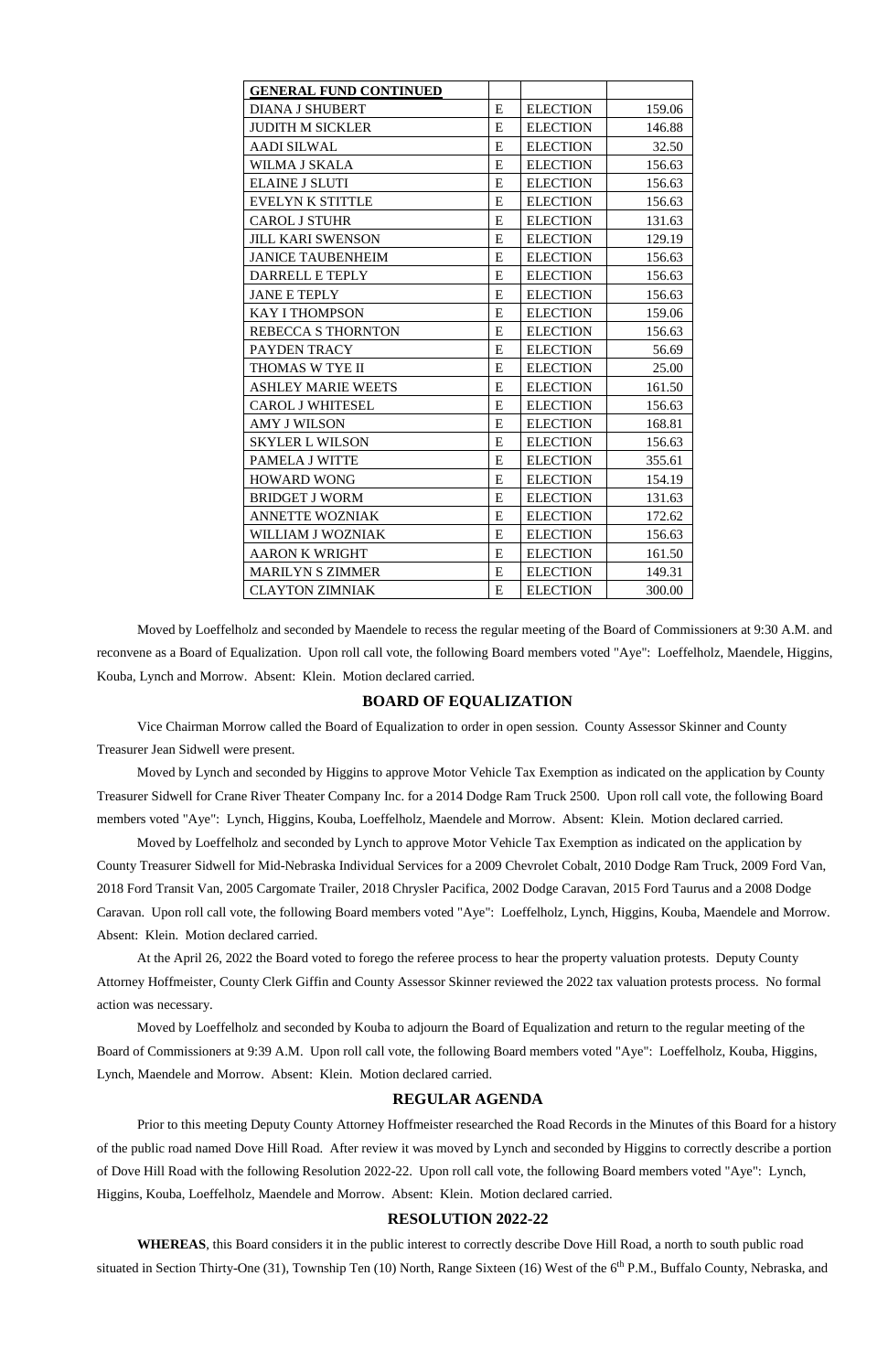**WHEREAS**, research into the Road Records and Minutes of this Board for a history of this public road indicates the following:

- 1. On January 5, 1874, a Petition to open part of this road was filed by Short and others. This is reflected in Board minutes in Commissioner's Book 2, page 110. The petition requested that this Board open a road that was to commence on the section line dividing the east-half of double Section 32, where the west-half of section intersects the Wood River running thence due south to the north section line of double Section 6, Township 9, Range 16. Nowhere in the minutes could it be confirmed that the Board opened this road. However, as indicated in the following mentioned minutes, it is apparent that a road meeting this description was opened.
- 2. On May 22, 1875, in Commissioner's Book #2, page 213, a petition was submitted to the Board to open part this road for a "wagon road" in Section 31 situated in "double section 31" on the line between the original and double section 31. The minutes of that meeting indicate that this road was to "commence on the termination of the "Short road No \_\_\_ that now runs to the south bank of the Wood River, thence proceeding north crossing the river as near as practicable on a straight line and northward from the north line of section 31, north one-quarter of a mile, then westward . . .". On June 19, 1875, in Commissioner's Book 2, page 223, after report, this portion of the road was opened by the County Board. The word "Short" road could have only referred to the road that was previously opened on the south side of the Wood River in double section 31.
- 3. Sometime, probably with the second road opening, the county constructed a bridge over the Wood River where to the two described roads connected.
- 4. The use of the wording "as near as practicable on a straight line" would indicate that the Commissioners then knew that the opened road and bridge, probably could not be located on a section line. This was probably due to geographical reasons.
- 5. The same geographical reasons still exist that prevent this road from being reconstructed and thereafter moved to the section line.
- 6. Due to development in the area, there is a need to precisely state the metes and bounds of this road as it is now being used and is located.
- 7. Lands that abut the public road that needs correction are in common ownership. That owner has indicated that deeds could be exchanged with Buffalo County to correctly state the existing, laid out, and used public road's present metes and bounds.

**WHEREAS**, this Board finds that it would be prudent to correctly state the road's physical location by metes and bounds prior to more development in the area. Due to geographical reasons, this road probably cannot be built on the section line without great public cost, and

**WHEREAS**, this Board believes that an exchange of land described by quit claim deeds is the proper method to correctly

describe the road as laid out and subsequently used by the public.

**WHEREAS**, this exchange of land does not adversely impact or affect public usage of the road described,

### **NOW THEREFORE BE IT RESOLVED** BY THE BUFFALO COUNTY BOARD OF COUNTY COMMISSIONERS THAT:

1. Buffalo County accepts, by transfer by quit claim deed, the following lands:

(legal description of road prepared by Surveyor Snow)

A 66.0 foot wide strip of land being part of Government Lot Two (2), Government Lot Three (3), Government Lot Ten (10) and Government Lot Eleven (11) in Section Thirty-one (31), Township Ten (10) North, Range Sixteen (16) West of the Sixth Principal Meridian, Buffalo County, Nebraska, with the centerline of said 66.0 foot wide strip being more particularly described as follows: Beginning at the Southeast Corner of Government Lot 10 in said Section 31 and assuming the East line of said Government Lot 10 and Government Lot 3 as bearing N 00°37'26" W and all bearings contained herein are relative thereto; thence N 00°37'26" W on the aforesaid East line and on the centerline of said 66.0 foot wide strip a distance of 334.90 feet; thence continuing on the aforesaid centerline N 13°56'26" W a distance of 422.50 feet; thence N 00°17'40" E a distance of 321.00 feet; thence N 02°44'11" E a distance of 1572.44 feet to the point of termination, said point being the Northeast Corner of said Government Lot 3. The sidelines of said 66.0 foot wide strip shall be shortened or prolonged so as to terminate on the North line of said Government Lots 2 and 3 and the South line of said

Government Lots 10 and 11.

2. The Chairperson of this Board shall be authorized to transfer by quit claim deed granted to Bob Peterson Farms, Inc.; Shari A. Peterson Revocable Trust; Robert W. Peterson Living Trust; and/or their designee(s) and/or trustee(s) to the named trusts, subject to review by the Buffalo County Attorney's Office for verification of properly named grantees and grantors, the following described land:

A 66.0 foot wide strip of land being part of Government Lot Two (2), Government Lot Three (3), Government Lot Ten (10) and Government Lot Eleven (11) in Section Thirty-one (31), Township Ten (10) North, Range Sixteen (16) West of the Sixth Principal Meridian, Buffalo County, Nebraska, with the centerline of said 66.0 foot wide strip being more particularly described as follows: Beginning at the Southeast Corner of Government Lot 10 in said Section 31 and assuming the East line of said Government Lot 10 and Government Lot 3 as bearing N 00°37'26" W and all bearings contained herein are relative thereto; thence N 00°37'26" W on the aforesaid East line and on the centerline of said 66.0 foot wide strip a distance of 2636.73 feet to the point of termination, said point being the Northeast Corner of said Government Lot 3. The sidelines of said 66.0 foot wide strip shall be shortened or prolonged so as to terminate on the North line of said Government Lots 2 and 3 and the South line of said Government Lots 10 and 11.